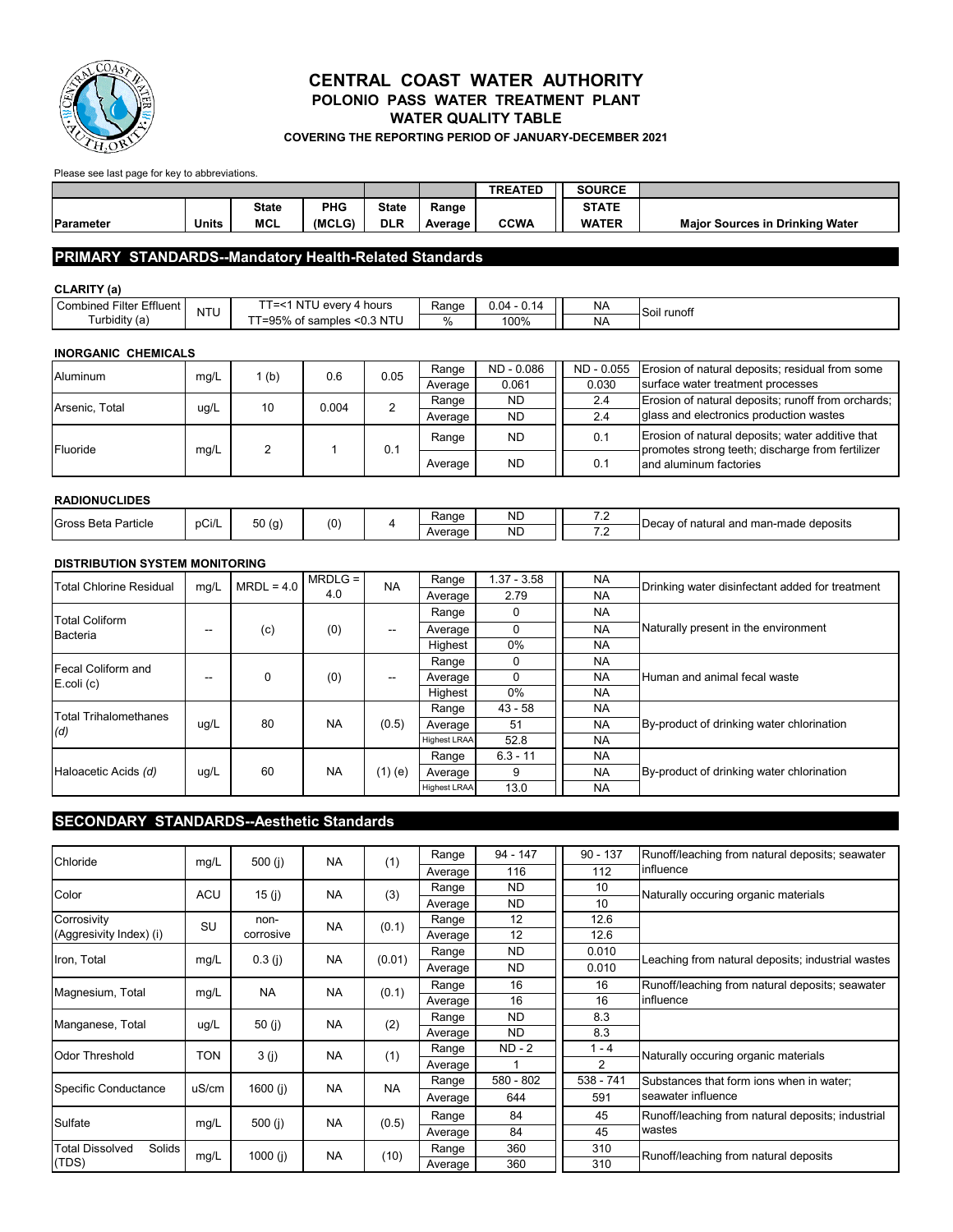|                         |            |              |           |              |         | <b>TREATED</b> | <b>SOURCE</b> |                                        |
|-------------------------|------------|--------------|-----------|--------------|---------|----------------|---------------|----------------------------------------|
|                         |            | <b>State</b> | PHG       | <b>State</b> | Range   |                | <b>STATE</b>  |                                        |
| <b>IParameter</b>       | Units      | <b>MCL</b>   | (MCLG)    | <b>DLR</b>   | Average | <b>CCWA</b>    | <b>WATER</b>  | <b>Maior Sources in Drinking Water</b> |
| Turbidity (Monthly) (a) | <b>NTU</b> | 5 (j)        | <b>NA</b> | (0.1)        | Range   | ND - 0.25      | $ND - 4.8$    | Soil runoff                            |
|                         |            |              |           |              | Average | 0.06           | 1.24          |                                        |

# **ADDITIONAL PARAMETERS (Unregulated)**

| 2-Methylisoborneol                           | ng/L        | NA        | <b>NA</b> | (1)       | Range            | <b>ND - 18</b>     | <b>ND - 48</b>                                                                              | An organic compound mainly produced by blue-                                                          |
|----------------------------------------------|-------------|-----------|-----------|-----------|------------------|--------------------|---------------------------------------------------------------------------------------------|-------------------------------------------------------------------------------------------------------|
|                                              |             |           |           |           | Average          | 5.9                | 12.2                                                                                        | green algae (cyanobacteria)                                                                           |
| Alkalinity (Total) as<br>$CaCO3$ equivalents | mg/L        | NA        | <b>NA</b> | (2)       | Range<br>Average | $62 - 92$<br>78    | 70 - 104<br>90                                                                              | Runoff/leaching from natural deposits; seawater<br>influence                                          |
|                                              |             |           |           |           | Range            | 6.1                | 5.4                                                                                         |                                                                                                       |
| Anion Sum - Calculated                       | meg/L       | NA        | NA        | (0.001)   |                  |                    |                                                                                             |                                                                                                       |
|                                              |             |           |           |           | Average          | 6.1                | 5.4                                                                                         |                                                                                                       |
| <b>Bicarbonate Alkalinity</b>                | mg/L        | NA        | <b>NA</b> | (2)       | Range            | 96                 | 110                                                                                         |                                                                                                       |
| as $HCO3$                                    |             |           |           |           | Average          | 96                 | 110                                                                                         |                                                                                                       |
| Calcium                                      |             | <b>NA</b> | <b>NA</b> | (1)       | Range            | 24                 | 24                                                                                          | Runoff/leaching from natural deposits; seawater                                                       |
|                                              | mg/L        |           |           |           | Average          | 24                 | 24                                                                                          | influence                                                                                             |
|                                              |             |           |           |           | Range            | <b>ND</b>          | 3.6                                                                                         |                                                                                                       |
| Carbonate as $CO3$                           | mg/L        | NA        | NA        | (2)       | Average          | <b>ND</b>          | 3.6                                                                                         |                                                                                                       |
| Cation Sum - Calculated                      |             | <b>NA</b> | <b>NA</b> | (0.001)   | Range            | 6.2                | 5.6                                                                                         |                                                                                                       |
|                                              | meq/L       |           |           |           | Average          | 6.2                | 5.6                                                                                         |                                                                                                       |
| Chromium, Hexavalent                         |             | <b>NA</b> | 0.02      | <b>NA</b> | Range            | 0.13               | 0.062                                                                                       | Discharge from electroplating factories, leather<br>tanneries, wood preservation, chemical synthesis, |
|                                              | ug/L        |           |           | Average   | 0.13             | 0.062              | refractory production, and textile manufacturing<br>facilities; erosion of natural deposits |                                                                                                       |
| Geosmin                                      | ng/L        | <b>NA</b> | <b>NA</b> | (1)       | Range            | <b>ND - 17</b>     | ND - 51                                                                                     | An organic compound mainly produced by                                                                |
|                                              |             |           |           |           | Average          | 3.8                | 19.0                                                                                        | bacterial growth in surface water                                                                     |
| Hardness (Total) as<br>CaCO <sub>3</sub>     | mg/L        | <b>NA</b> | NA        | (3)       | Range<br>Average | 98 - 162<br>123    | $100 - 166$<br>124                                                                          | Leaching from natural deposits                                                                        |
| Heterotrophic Plate                          |             |           |           |           | Range            | $0 - 221$          | <b>NA</b>                                                                                   |                                                                                                       |
| Count (f)                                    | CFU/mL      | <b>TT</b> | <b>NA</b> | <b>NA</b> | Average          | 3                  | <b>NA</b>                                                                                   | Naturally present in the environment                                                                  |
|                                              |             |           |           |           | Range            | 0.075              | 0.69                                                                                        |                                                                                                       |
| Langelier Index @ 25 °C                      | <b>NONE</b> | <b>NA</b> | <b>NA</b> | $(-14)$   | Average          | 0.075              | 0.69                                                                                        |                                                                                                       |
|                                              |             |           |           |           | Range            | 0.51               | 1.1                                                                                         |                                                                                                       |
| Langelier Index @ 60 °C                      | <b>NONE</b> | <b>NA</b> | <b>NA</b> | $(-14)$   | Average          | 0.51               | 1.1                                                                                         |                                                                                                       |
| Magnesium, Total                             | mg/L        | <b>NA</b> | <b>NA</b> | (0.1)     | Range            | 16                 | 16                                                                                          | Runoff/leaching from natural deposits; seawater                                                       |
|                                              |             |           |           |           | Average          | 16                 | 16                                                                                          | influence                                                                                             |
| pH                                           | SU          | <b>NA</b> | <b>NA</b> | (0.1)     | Range<br>Average | $7.4 - 8.8$<br>8.3 | $7.7 - 9.5$<br>8.7                                                                          | Runoff/leaching from natural deposits; seawater<br>influence                                          |
| Potassium                                    | mg/L        | <b>NA</b> | <b>NA</b> | (1)       | Range            | $\overline{3.6}$   | $\overline{3.6}$                                                                            | Runoff/leaching from natural deposits; seawater                                                       |
|                                              |             |           |           |           | Average<br>Range | 3.6<br>83          | 3.6<br>68                                                                                   | influence<br>Runoff/leaching from natural deposits; seawater                                          |
| Sodium                                       | mg/L        | <b>NA</b> | <b>NA</b> | (1)       | Average          | 83                 | 68                                                                                          | influence                                                                                             |
| <b>Total Organic Carbon</b><br>$(TOC)$ (g)   | mg/L        | <b>TT</b> | <b>NA</b> | (0.3)     | Range<br>Average | $1.1 - 4.1$<br>2.2 | $1.9 - 5.6$<br>3.7                                                                          | Various natural and man made sources                                                                  |
|                                              |             |           |           |           |                  |                    |                                                                                             |                                                                                                       |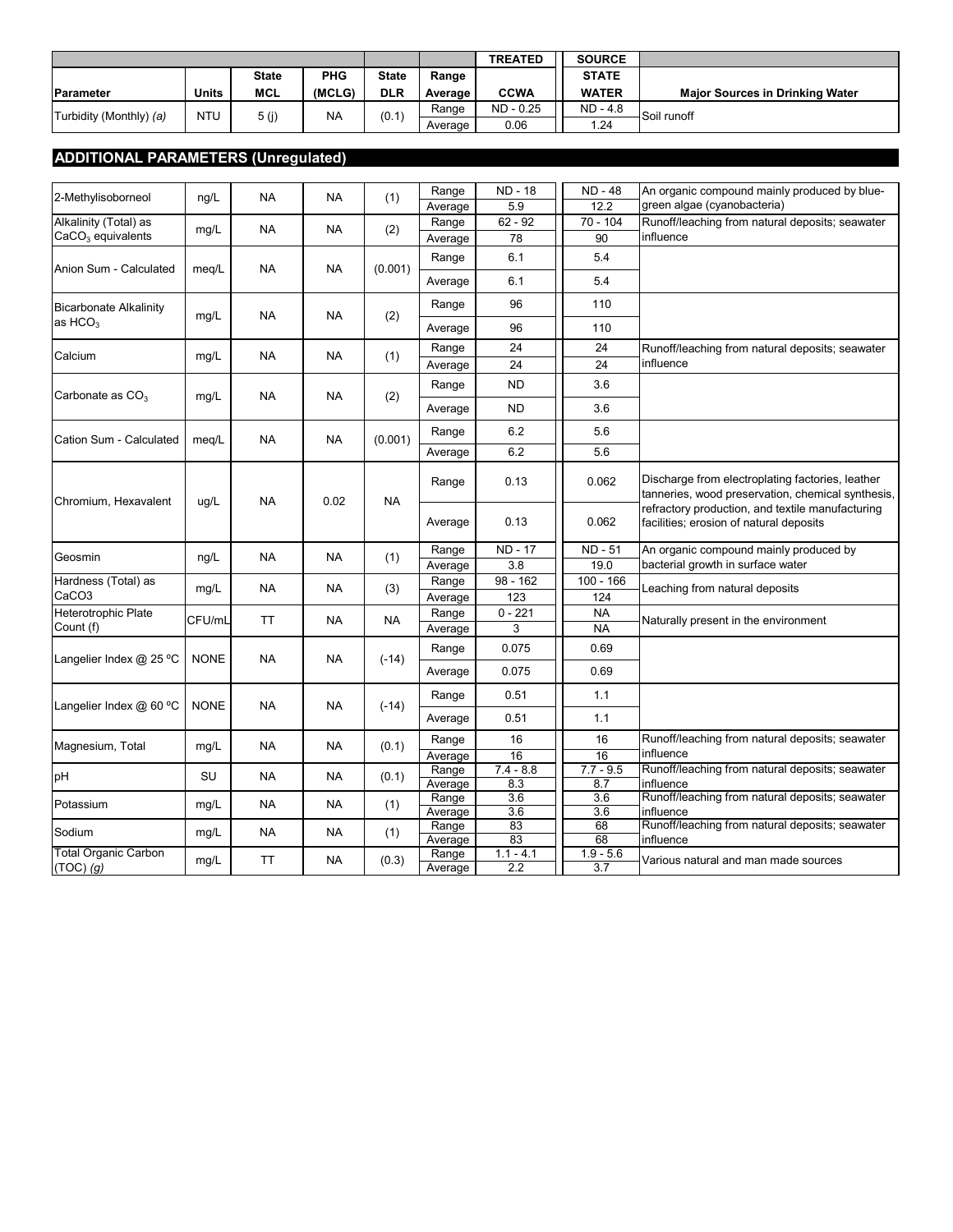|                         |       |              |            |              |         | <b>TREATED</b> | <b>SOURCE</b> |                                        |
|-------------------------|-------|--------------|------------|--------------|---------|----------------|---------------|----------------------------------------|
|                         |       | <b>State</b> | <b>PHG</b> | <b>State</b> | Range   |                | <b>STATE</b>  |                                        |
| <b>IParameter</b>       | Units | <b>MCL</b>   | (MCLG)     | <b>DLR</b>   | Average | <b>CCWA</b>    | <b>WATER</b>  | <b>Maior Sources in Drinking Water</b> |
| ABBREVIATIONS AND NOTES |       |              |            |              |         |                |               |                                        |

- (a) Turbidity (NTU) is a measure of the cloudiness of the water and ACU = Apparent Color Units it is a good indicator of the effectiveness of our filtration system.<br>Monthly turbidity values are listed in the Secondary Standards section.<br>CFU/ml = Colony Forming Units per milliliter Monthly turbidity values are listed in the Secondary Standards section.
- (b) Aluminum has a Secondary MCL of 0.2 ppm. Durange of Reporting the Secondary MCL of 0.2 ppm. DLR = Detection Level for purposes of Reporting
- (c) Total coliform MCLs: Systems that collect ≥40 samples/month no more than 5.0% of the MCL = Maximum Contaminant Level Goal<br>MCLG = Maximum Contaminant Level Goal Coliform positive. Systems that collect <40 samples per m monthly samples may be Total Coliform positive. Systems that collect <40 samples per month no more than 1 positive sample per month may be Total Coliform positive. MRDL = Maximum Residual Disinfectant Level Fecal coliform/E. coli MCLs: The occurrence of 2 consecutive Total Coliform MRDLG = Maximum Residual Disinfectant Level Goal positive samples, one of which contains fecal coliform/E. coli, constitutes an acute MCL NA = Not Applicable violation. ND = Non-detected above detection limit (DLR)

This Water Quality Report reflects changes in drinking water regulatory requirements NTU = Nephelometric Turbidity Units during 2021. These revisions add the requirements of the federal Revised Total Coliform pCi/L = PicoCuries per liter Rule. The revised rule maintains the purpose to protect public health by ensuring the PHG = Public Health Goal integrity of the drinking water distribution system and monitoring for the presence of ppb = parts per billion, or micrograms per liter (µg/L)<br>microbials (i.e., total coliform and E. coli bacteria). The U.S. EPA anticipate microbials (i.e., total coliform and E. coli bacteria). The U.S. EPA anticipates greater public health protection as the rule requires water systems that are vulnerable to microbial TON = Threshold Odor Number contamination to identify and fix problems. Water systems that exceed a specified TT = Treatment Technique frequency of total coliform occurrences are required to conduct an assessment to LRAA = Locational Running Annual Average determine if any sanitary defects exist. If found, these must be corrected by the water system. The state Revised Total Coliform Rule became effective July 1, 2021.

- (d) Compliance based on the running quarterly annual average of distribution system samples. (e) Monochloroacetic Acid (MCAA) has a DLR of 2.0 ug/L while the other four Haloacetic Acids
- have DLR's of 1.0 ug/L.
- (f) Pour plate technique
- (g) TOCs are taken at the treatment plant's combined filter effluent.
- (h) State MCL is 45 mg/L as  $NO<sub>3</sub>$ , which equals 10 mg/L as N.
- (i)  $Al \geq 12.0$  = Non-aggressive water AI (10.0 - 11.9) = Moderately aggressive water  $AI \leq 10.0$  = Highly aggressive water Reference: ANSI/AWWA Standard C400-93 (R98)
- (j) Secondary MCL

#### **Footnotes: Abbreviations**

- 
- 
- 
- 
-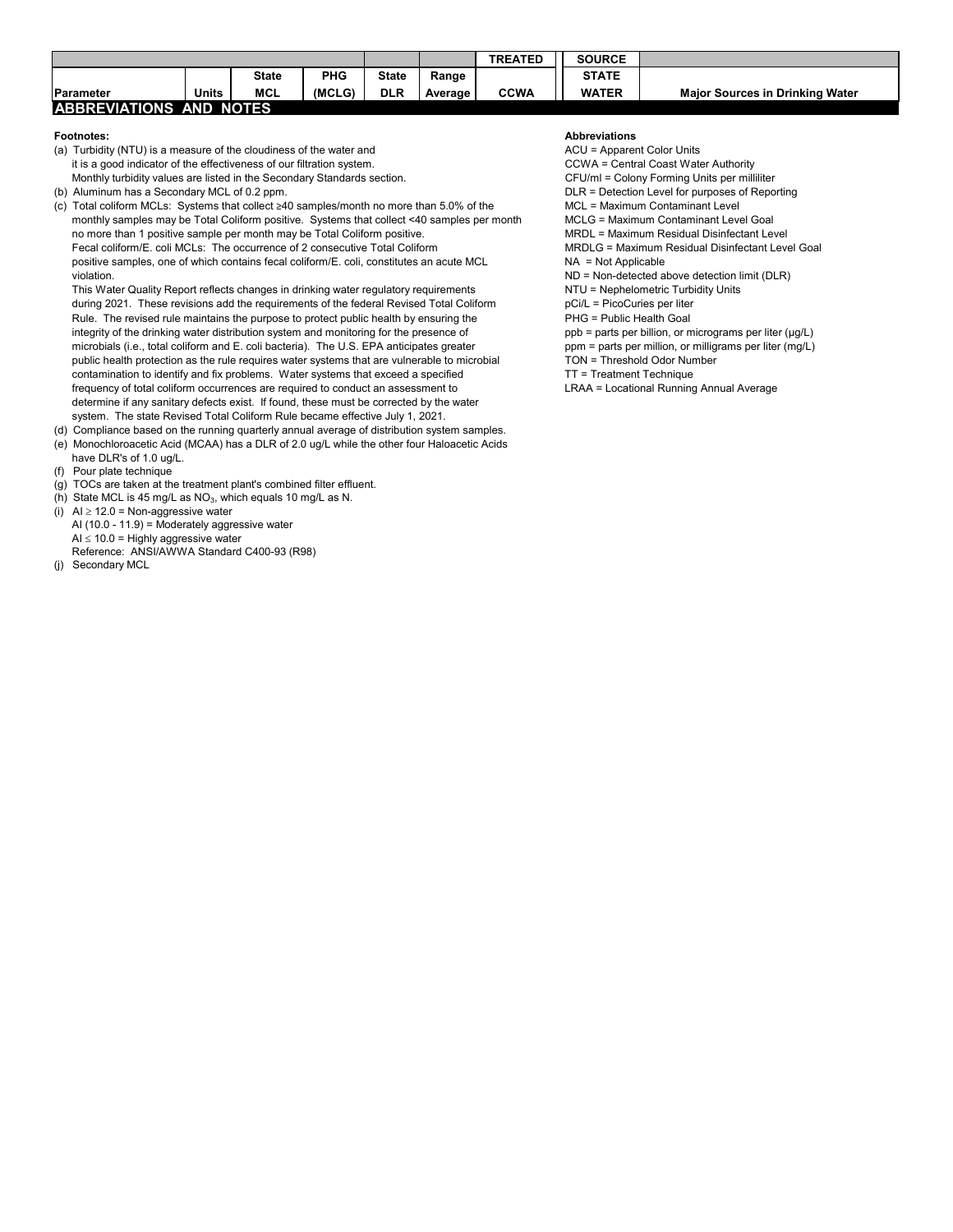|                                            |       |              |                |                 | <b>Raw Source Water</b>    |                | <b>Treated Water</b>    |           |                                                                                                     |  |
|--------------------------------------------|-------|--------------|----------------|-----------------|----------------------------|----------------|-------------------------|-----------|-----------------------------------------------------------------------------------------------------|--|
|                                            |       | State or     |                |                 | <b>State Water Project</b> |                | <b>Polonio Pass WTP</b> |           |                                                                                                     |  |
|                                            |       | Federal      | PHG            | <b>State</b>    | <b>Most Recent</b>         |                | <b>Most Recent</b>      |           |                                                                                                     |  |
|                                            |       | <b>MCL</b>   | (MCLG)         | <b>DLR</b>      | Sample                     |                | Sample                  |           |                                                                                                     |  |
| Parameter                                  | Units | [MRDL]       | [MRDLG]        | (MRL)           | Date                       | Result         | Date                    | Result    | <b>Major Sources in Drinking Water</b>                                                              |  |
| <b>RADIONUCLIDES</b>                       |       |              |                |                 |                            |                |                         |           |                                                                                                     |  |
|                                            |       |              |                |                 |                            |                |                         |           |                                                                                                     |  |
| Gross Alpha Particle                       | pCi/L | 15           | (0)            | 3               | 5/26/2021                  | <b>ND</b>      | 5/26/2021               | <b>ND</b> | Erosion of natural deposits                                                                         |  |
|                                            |       |              |                |                 |                            |                |                         |           |                                                                                                     |  |
| <b>ORGANIC CHEMICALS</b>                   |       |              |                |                 |                            |                |                         |           |                                                                                                     |  |
|                                            |       |              |                |                 |                            |                |                         |           |                                                                                                     |  |
| Regulated VOC's plus Lists 1&3 (EPA 524.2) |       |              |                |                 |                            |                |                         |           |                                                                                                     |  |
|                                            |       |              |                |                 | 5/26/2021                  |                | 5/26/2021               |           |                                                                                                     |  |
| 1,1,1,2-Tetrachloroethane                  | ug/L  | <b>NA</b>    | <b>NA</b>      | (0.5)           |                            | <b>ND</b>      |                         | <b>ND</b> |                                                                                                     |  |
| 1,1,1-Trichloroethane                      | ug/L  | 200          | 1000           | 0.5             | 5/26/2021                  | <b>ND</b>      | 5/26/2021               | <b>ND</b> | Discharge from metal degreasing sites and other factories; manufacture of food wrappings            |  |
|                                            |       |              |                |                 |                            |                |                         |           |                                                                                                     |  |
|                                            |       |              |                |                 |                            |                |                         |           | Discharge from industrial and agricultural chemical factories; solvent used in production of TCE,   |  |
| 1,1,2,2-Tetrachloroethane                  | ug/L  | $\mathbf{1}$ | 0.1            | 0.5             | 5/26/2021                  | <b>ND</b>      | 5/26/2021               | <b>ND</b> | pesticides, varnish and lacquers                                                                    |  |
|                                            |       |              |                |                 |                            |                |                         |           |                                                                                                     |  |
| 1,1,2-Trichloro-1,2,2-trifluoroethane      | mg/L  | 1.2          | $\overline{4}$ | 0.01            | 5/26/2021                  | N <sub>D</sub> | 5/26/2021               | <b>ND</b> | Discharge from metal degreasing sites and other factories; dry cleaning solvent; refrigerant        |  |
|                                            |       |              |                |                 |                            |                |                         |           |                                                                                                     |  |
| 1,1,2-Trichloroethane                      | ug/L  | 5            | 0.3            | 0.5             | 5/26/2021                  | <b>ND</b>      | 5/26/2021               | <b>ND</b> | Discharge from industrial chemical factories                                                        |  |
|                                            |       |              |                |                 |                            |                |                         |           |                                                                                                     |  |
| ,1-Dichloroethane                          | ug/L  | 5            | 3              | 0.5             | 5/26/2021                  | <b>ND</b>      | 5/26/2021               | <b>ND</b> | Extraction and degreasing solvent; used in manufacture of pharmaceuticals, stone, clay and glass    |  |
|                                            |       |              |                |                 |                            |                |                         |           | products; fumigant                                                                                  |  |
| ,1-Dichloroethylene                        | ug/L  | 6            | 10             | 0.5             | 5/26/2021                  | <b>ND</b>      | 5/26/2021               | <b>ND</b> | Discharge from industrial chemical factories                                                        |  |
|                                            |       |              |                |                 |                            |                |                         |           |                                                                                                     |  |
| ,1-Dichloropropene                         | ug/L  | <b>NA</b>    | <b>NA</b>      | (0.5)           | 5/26/2021                  | <b>ND</b>      | 5/26/2021               | <b>ND</b> |                                                                                                     |  |
|                                            |       |              |                |                 |                            |                |                         |           |                                                                                                     |  |
| 1,2,3-Trichlorobenzene                     | ug/L  | <b>NA</b>    | <b>NA</b>      | (0.5)           | 5/26/2021                  | <b>ND</b>      | 5/26/2021               | <b>ND</b> |                                                                                                     |  |
|                                            |       |              |                |                 |                            |                |                         |           |                                                                                                     |  |
|                                            |       |              |                |                 |                            |                |                         |           | Discharge from industrial and agricultural chemical factories; leaching from hazardous waste sites; |  |
| 1,2,3-Trichloropropane                     | ng/L  | 5(e)         | 0.7            | 5               | 5/26/2021                  | <b>ND</b>      | 5/26/2021               | ND.       | used as cleaning and maintenance solvent, paint and varnish remover, and cleaning and               |  |
|                                            |       |              |                |                 |                            |                |                         |           | degreasing agent; byproduct during the production of other compounds and pesticides.                |  |
|                                            |       |              |                |                 |                            |                |                         |           |                                                                                                     |  |
| ,2,4-Trichlorobenzene                      | ug/L  | 5            | 5              | 0.5             | 5/26/2021                  | <b>ND</b>      | 5/26/2021               | <b>ND</b> | Discharge from textile-finishing factories                                                          |  |
| 1,2,4-Trimethylbenzene                     | ug/L  | <b>NA</b>    | <b>NA</b>      | (0.5)           | 5/26/2021                  | <b>ND</b>      | 5/26/2021               | <b>ND</b> |                                                                                                     |  |
|                                            |       |              |                |                 |                            |                |                         |           |                                                                                                     |  |
|                                            |       |              |                |                 |                            |                |                         |           | Discharge from petroleum refineries; underground gas tank leaks; banned nematocide that may still   |  |
| Ethylene dibromide                         | ng/L  | 50           | 10             | 20              | 5/26/2021                  | <b>ND</b>      | 5/26/2021               | <b>ND</b> | be present in soils due to runoff and leaching from grain and fruit crops                           |  |
|                                            |       |              |                |                 |                            |                |                         |           |                                                                                                     |  |
| ,2-Dichlorobenzene                         | ug/L  | 600          | 600            | 0.5             | 5/26/2021                  | <b>ND</b>      | 5/26/2021               | <b>ND</b> | Discharge from industrial chemical factories                                                        |  |
|                                            |       |              |                |                 |                            |                |                         |           |                                                                                                     |  |
| ,2-Dichloroethane                          | ng/L  | 500          | 400            | 0.5             | 5/26/2021                  | <b>ND</b>      | 5/26/2021               | <b>ND</b> | Discharge from industrial chemical factories                                                        |  |
|                                            |       |              |                |                 |                            |                |                         |           |                                                                                                     |  |
| ,2-Dichloropropane                         | ug/L  | 5            | 0.5            | 0.5             | 5/26/2021                  | <b>ND</b>      | 5/26/2021               | <b>ND</b> | Discharge from industrial chemical factories; primary component of some fumigants                   |  |
| 1,3,5-Trimethylbenzene                     | ug/L  | NA           | <b>NA</b>      | (0.5)           | 5/26/2021                  | <b>ND</b>      | 5/26/2021               | ND.       |                                                                                                     |  |
|                                            |       |              |                |                 |                            |                |                         |           |                                                                                                     |  |
| 1,3-Dichlorobenzene                        | ug/L  | <b>NA</b>    | <b>NA</b>      | (0.5)           | 5/26/2021                  | <b>ND</b>      | 5/26/2021               | <b>ND</b> |                                                                                                     |  |
|                                            |       |              |                |                 |                            |                |                         |           |                                                                                                     |  |
| 1,3-Dichloropropane                        | ug/L  | <b>NA</b>    | <b>NA</b>      | (0.5)           | 5/26/2021                  | <b>ND</b>      | 5/26/2021               | <b>ND</b> |                                                                                                     |  |
|                                            |       |              |                |                 |                            |                |                         |           |                                                                                                     |  |
| 1,4-Dichlorobenzene                        | ug/L  | 5            | 6              | 0.5             | 5/26/2021                  | <b>ND</b>      | 5/26/2021               | <b>ND</b> | Discharge from industrial chemical factories                                                        |  |
|                                            |       |              |                |                 |                            |                |                         |           |                                                                                                     |  |
| 2,2-Dichloropropane                        | ug/L  | <b>NA</b>    | <b>NA</b>      | (0.5)           | 5/26/2021                  | <b>ND</b>      | 5/26/2021               | <b>ND</b> |                                                                                                     |  |
| 2-Butanone                                 | ug/L  | <b>NA</b>    | <b>NA</b>      | $5\overline{)}$ | 5/26/2021                  | <b>ND</b>      | 5/26/2021               | ND.       |                                                                                                     |  |
|                                            |       |              |                |                 |                            |                |                         |           |                                                                                                     |  |
| 2-Chlorotoluene                            | ug/L  | <b>NA</b>    | <b>NA</b>      | (0.5)           | 5/26/2021                  | <b>ND</b>      | 5/26/2021               | <b>ND</b> |                                                                                                     |  |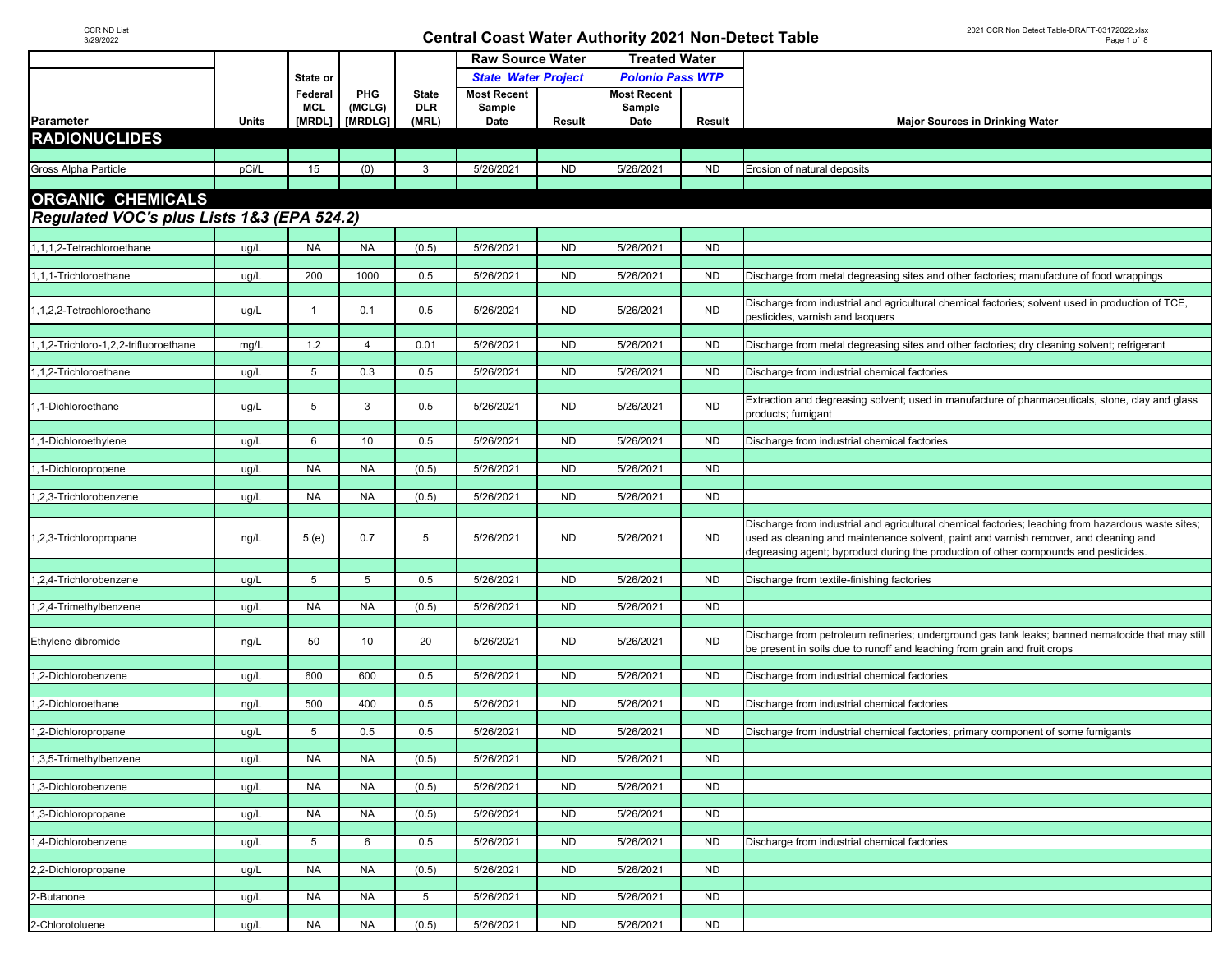| <b>State Water Project</b><br><b>Polonio Pass WTP</b><br>State or<br>PHG<br><b>Most Recent</b><br><b>Most Recent</b><br>Federal<br><b>State</b><br><b>MCL</b><br>(MCLG)<br>Sample<br>Sample<br><b>DLR</b><br>[MRDL]<br>[MRDLG]<br>(MRL)<br>Date<br>Result<br>Date<br>Result<br>Units<br><b>Major Sources in Drinking Water</b><br>5/26/2021<br>5/26/2021<br><b>NA</b><br><b>NA</b><br>(5)<br><b>ND</b><br><b>ND</b><br>4-Methyl-2-pentanone<br>ug/L<br>0.15<br>0.5<br>5/26/2021<br><b>ND</b><br>5/26/2021<br><b>ND</b><br>ug/L<br>$\mathbf{1}$<br>Discharge from plastics, dyes and nylon factories; leaching from gas storage tanks and landfills<br>Benzene<br><b>NA</b><br>5/26/2021<br>ND<br>5/26/2021<br><b>NA</b><br>(0.5)<br><b>ND</b><br>ug/L<br>Bromobenzene<br><b>NA</b><br><b>NA</b><br>5/26/2021<br>N <sub>D</sub><br>5/26/2021<br>ND<br>ug/L<br>(0.5)<br>Bromochloromethane<br><b>NA</b><br>5/26/2021<br><b>ND</b><br>5/26/2021<br><b>ND</b><br>ug/L<br><b>NA</b><br>(0.5)<br>Bromomethane<br><b>NA</b><br><b>NA</b><br>(0.5)<br>5/26/2021<br><b>ND</b><br>5/26/2021<br><b>ND</b><br>Carbon disulfide<br>ug/L<br>500<br>5/26/2021<br><b>ND</b><br>5/26/2021<br>100<br>500<br><b>ND</b><br>Carbon tetrachloride<br>ng/L<br>Discharge from chemical plants and other industrial activities<br>70<br><b>ND</b><br>5/26/2021<br><b>ND</b><br>ug/L<br>200<br>(0.5)<br>5/26/2021<br>Chlorobenzene<br><b>NA</b><br>5/26/2021<br><b>ND</b><br>5/26/2021<br><b>ND</b><br>Chloroethane<br>ug/L<br><b>NA</b><br>(0.5)<br><b>NA</b><br>5/26/2021<br>N <sub>D</sub><br>5/26/2021<br><b>ND</b><br>Chloromethane<br>ug/L<br><b>NA</b><br>(0.5)<br>Discharge from industrial chemical factories; major biodegradation by-product of TCE and PCE<br>6<br><b>ND</b><br>100<br>0.5<br>5/26/2021<br><b>ND</b><br>5/26/2021<br>cis-1,2-Dichloroethylene<br>ug/L<br>groundwater contamination<br><b>NA</b><br>5/26/2021<br>cis-1,3-Dichloropropene<br><b>NA</b><br>5/26/2021<br><b>ND</b><br>ug/L<br>ND<br>Runoff/leaching from nematocide used on croplands<br>5/26/2021<br>5/26/2021<br><b>NA</b><br><b>NA</b><br>(0.5)<br><b>ND</b><br><b>ND</b><br>Dibromomethane<br>ug/L<br><b>NA</b><br><b>NA</b><br>5/26/2021<br><b>ND</b><br>5/26/2021<br><b>ND</b><br>Diisopropyl ether<br>ug/L<br>(3)<br>Dichlorodifluoromethane<br><b>NA</b><br><b>NA</b><br>(0.5)<br>5/26/2021<br><b>ND</b><br>5/26/2021<br><b>ND</b><br>ug/L<br>300<br>300<br>5/26/2021<br>N <sub>D</sub><br>5/26/2021<br>ND<br>Ethylbenzene<br>ug/L<br>0.5<br>Discharge from petroleum refineries; industrial chemical factories<br><b>NA</b><br>ND<br>5/26/2021<br><b>ND</b><br>tert-Butyl ethyl ether<br>ug/L<br><b>NA</b><br>(3)<br>5/26/2021<br>N <sub>D</sub><br>ND<br><b>NA</b><br><b>NA</b><br>(0.5)<br>5/26/2021<br>5/26/2021<br>Hexachlorobutadiene<br>ug/L<br><b>NA</b><br><b>NA</b><br>(0.5)<br>5/26/2021<br><b>ND</b><br>5/26/2021<br><b>ND</b><br>sopropylbenzene<br>ug/L<br><b>NA</b><br>5/26/2021<br><b>ND</b><br>5/26/2021<br>m,p-Xylenes<br>ug/L<br><b>NA</b><br>(0.5)<br><b>ND</b><br>Discharge from petroleum and chemical factories; fuel solvent<br><b>ND</b><br>5<br>0.5<br>5/26/2021<br>5/26/2021<br><b>ND</b><br>Discharge from pharmaceutical and chemical factories; insecticide<br>Dichloromethane<br>ug/L<br>$\overline{4}$<br>Methyl tert-butyl ether (a)<br>5/26/2021<br><b>ND</b><br>5/26/2021<br>13(b)<br>13<br>3<br><b>ND</b><br>Leaking underground storage tanks; discharge from petroleum and chemical factories<br>ug/L<br>5/26/2021<br><b>ND</b><br>5/26/2021<br><b>NA</b><br><b>NA</b><br>(0.5)<br><b>ND</b><br>Naphthalene<br>ug/L<br>5/26/2021<br><b>NA</b><br>5/26/2021<br><b>ND</b><br>ND<br>n-Butylbenzene<br>ug/L<br>NA<br>(0.5)<br>5/26/2021<br>5/26/2021<br><b>ND</b><br>n-Propylbenzene<br><b>NA</b><br>(0.5)<br><b>ND</b><br>ug/L<br>NA.<br>5/26/2021<br><b>ND</b><br>5/26/2021<br><b>ND</b><br><b>NA</b><br><b>NA</b><br>(0.5)<br>ug/L<br>Discharge from petroleum and chemical factories; fuel solvent<br>5/26/2021<br><b>ND</b><br>5/26/2021<br><b>ND</b><br>p-Chlorotoluene<br><b>NA</b><br><b>NA</b><br>(0.5)<br>ug/L<br><b>ND</b><br><b>NA</b><br><b>NA</b><br>(0.5)<br>5/26/2021<br>5/26/2021<br><b>ND</b><br>p-Isopropyltoluene<br>ug/L |           |  |  | <b>Raw Source Water</b> | <b>Treated Water</b> |  |  |
|-------------------------------------------------------------------------------------------------------------------------------------------------------------------------------------------------------------------------------------------------------------------------------------------------------------------------------------------------------------------------------------------------------------------------------------------------------------------------------------------------------------------------------------------------------------------------------------------------------------------------------------------------------------------------------------------------------------------------------------------------------------------------------------------------------------------------------------------------------------------------------------------------------------------------------------------------------------------------------------------------------------------------------------------------------------------------------------------------------------------------------------------------------------------------------------------------------------------------------------------------------------------------------------------------------------------------------------------------------------------------------------------------------------------------------------------------------------------------------------------------------------------------------------------------------------------------------------------------------------------------------------------------------------------------------------------------------------------------------------------------------------------------------------------------------------------------------------------------------------------------------------------------------------------------------------------------------------------------------------------------------------------------------------------------------------------------------------------------------------------------------------------------------------------------------------------------------------------------------------------------------------------------------------------------------------------------------------------------------------------------------------------------------------------------------------------------------------------------------------------------------------------------------------------------------------------------------------------------------------------------------------------------------------------------------------------------------------------------------------------------------------------------------------------------------------------------------------------------------------------------------------------------------------------------------------------------------------------------------------------------------------------------------------------------------------------------------------------------------------------------------------------------------------------------------------------------------------------------------------------------------------------------------------------------------------------------------------------------------------------------------------------------------------------------------------------------------------------------------------------------------------------------------------------------------------------------------------------------------------------------------------------------------------------------------------------------------------------------------------------------------------------------------------------------------------------------------------------------------------------------------------------------------------------------------------------------------------------------------------------------------------------------------------------------------------------------------------------------------------------------------------------------------------------------------------------------------------------------------------------------------|-----------|--|--|-------------------------|----------------------|--|--|
|                                                                                                                                                                                                                                                                                                                                                                                                                                                                                                                                                                                                                                                                                                                                                                                                                                                                                                                                                                                                                                                                                                                                                                                                                                                                                                                                                                                                                                                                                                                                                                                                                                                                                                                                                                                                                                                                                                                                                                                                                                                                                                                                                                                                                                                                                                                                                                                                                                                                                                                                                                                                                                                                                                                                                                                                                                                                                                                                                                                                                                                                                                                                                                                                                                                                                                                                                                                                                                                                                                                                                                                                                                                                                                                                                                                                                                                                                                                                                                                                                                                                                                                                                                                                                                                       |           |  |  |                         |                      |  |  |
|                                                                                                                                                                                                                                                                                                                                                                                                                                                                                                                                                                                                                                                                                                                                                                                                                                                                                                                                                                                                                                                                                                                                                                                                                                                                                                                                                                                                                                                                                                                                                                                                                                                                                                                                                                                                                                                                                                                                                                                                                                                                                                                                                                                                                                                                                                                                                                                                                                                                                                                                                                                                                                                                                                                                                                                                                                                                                                                                                                                                                                                                                                                                                                                                                                                                                                                                                                                                                                                                                                                                                                                                                                                                                                                                                                                                                                                                                                                                                                                                                                                                                                                                                                                                                                                       |           |  |  |                         |                      |  |  |
|                                                                                                                                                                                                                                                                                                                                                                                                                                                                                                                                                                                                                                                                                                                                                                                                                                                                                                                                                                                                                                                                                                                                                                                                                                                                                                                                                                                                                                                                                                                                                                                                                                                                                                                                                                                                                                                                                                                                                                                                                                                                                                                                                                                                                                                                                                                                                                                                                                                                                                                                                                                                                                                                                                                                                                                                                                                                                                                                                                                                                                                                                                                                                                                                                                                                                                                                                                                                                                                                                                                                                                                                                                                                                                                                                                                                                                                                                                                                                                                                                                                                                                                                                                                                                                                       |           |  |  |                         |                      |  |  |
|                                                                                                                                                                                                                                                                                                                                                                                                                                                                                                                                                                                                                                                                                                                                                                                                                                                                                                                                                                                                                                                                                                                                                                                                                                                                                                                                                                                                                                                                                                                                                                                                                                                                                                                                                                                                                                                                                                                                                                                                                                                                                                                                                                                                                                                                                                                                                                                                                                                                                                                                                                                                                                                                                                                                                                                                                                                                                                                                                                                                                                                                                                                                                                                                                                                                                                                                                                                                                                                                                                                                                                                                                                                                                                                                                                                                                                                                                                                                                                                                                                                                                                                                                                                                                                                       | Parameter |  |  |                         |                      |  |  |
|                                                                                                                                                                                                                                                                                                                                                                                                                                                                                                                                                                                                                                                                                                                                                                                                                                                                                                                                                                                                                                                                                                                                                                                                                                                                                                                                                                                                                                                                                                                                                                                                                                                                                                                                                                                                                                                                                                                                                                                                                                                                                                                                                                                                                                                                                                                                                                                                                                                                                                                                                                                                                                                                                                                                                                                                                                                                                                                                                                                                                                                                                                                                                                                                                                                                                                                                                                                                                                                                                                                                                                                                                                                                                                                                                                                                                                                                                                                                                                                                                                                                                                                                                                                                                                                       |           |  |  |                         |                      |  |  |
|                                                                                                                                                                                                                                                                                                                                                                                                                                                                                                                                                                                                                                                                                                                                                                                                                                                                                                                                                                                                                                                                                                                                                                                                                                                                                                                                                                                                                                                                                                                                                                                                                                                                                                                                                                                                                                                                                                                                                                                                                                                                                                                                                                                                                                                                                                                                                                                                                                                                                                                                                                                                                                                                                                                                                                                                                                                                                                                                                                                                                                                                                                                                                                                                                                                                                                                                                                                                                                                                                                                                                                                                                                                                                                                                                                                                                                                                                                                                                                                                                                                                                                                                                                                                                                                       |           |  |  |                         |                      |  |  |
|                                                                                                                                                                                                                                                                                                                                                                                                                                                                                                                                                                                                                                                                                                                                                                                                                                                                                                                                                                                                                                                                                                                                                                                                                                                                                                                                                                                                                                                                                                                                                                                                                                                                                                                                                                                                                                                                                                                                                                                                                                                                                                                                                                                                                                                                                                                                                                                                                                                                                                                                                                                                                                                                                                                                                                                                                                                                                                                                                                                                                                                                                                                                                                                                                                                                                                                                                                                                                                                                                                                                                                                                                                                                                                                                                                                                                                                                                                                                                                                                                                                                                                                                                                                                                                                       |           |  |  |                         |                      |  |  |
|                                                                                                                                                                                                                                                                                                                                                                                                                                                                                                                                                                                                                                                                                                                                                                                                                                                                                                                                                                                                                                                                                                                                                                                                                                                                                                                                                                                                                                                                                                                                                                                                                                                                                                                                                                                                                                                                                                                                                                                                                                                                                                                                                                                                                                                                                                                                                                                                                                                                                                                                                                                                                                                                                                                                                                                                                                                                                                                                                                                                                                                                                                                                                                                                                                                                                                                                                                                                                                                                                                                                                                                                                                                                                                                                                                                                                                                                                                                                                                                                                                                                                                                                                                                                                                                       |           |  |  |                         |                      |  |  |
|                                                                                                                                                                                                                                                                                                                                                                                                                                                                                                                                                                                                                                                                                                                                                                                                                                                                                                                                                                                                                                                                                                                                                                                                                                                                                                                                                                                                                                                                                                                                                                                                                                                                                                                                                                                                                                                                                                                                                                                                                                                                                                                                                                                                                                                                                                                                                                                                                                                                                                                                                                                                                                                                                                                                                                                                                                                                                                                                                                                                                                                                                                                                                                                                                                                                                                                                                                                                                                                                                                                                                                                                                                                                                                                                                                                                                                                                                                                                                                                                                                                                                                                                                                                                                                                       |           |  |  |                         |                      |  |  |
|                                                                                                                                                                                                                                                                                                                                                                                                                                                                                                                                                                                                                                                                                                                                                                                                                                                                                                                                                                                                                                                                                                                                                                                                                                                                                                                                                                                                                                                                                                                                                                                                                                                                                                                                                                                                                                                                                                                                                                                                                                                                                                                                                                                                                                                                                                                                                                                                                                                                                                                                                                                                                                                                                                                                                                                                                                                                                                                                                                                                                                                                                                                                                                                                                                                                                                                                                                                                                                                                                                                                                                                                                                                                                                                                                                                                                                                                                                                                                                                                                                                                                                                                                                                                                                                       |           |  |  |                         |                      |  |  |
|                                                                                                                                                                                                                                                                                                                                                                                                                                                                                                                                                                                                                                                                                                                                                                                                                                                                                                                                                                                                                                                                                                                                                                                                                                                                                                                                                                                                                                                                                                                                                                                                                                                                                                                                                                                                                                                                                                                                                                                                                                                                                                                                                                                                                                                                                                                                                                                                                                                                                                                                                                                                                                                                                                                                                                                                                                                                                                                                                                                                                                                                                                                                                                                                                                                                                                                                                                                                                                                                                                                                                                                                                                                                                                                                                                                                                                                                                                                                                                                                                                                                                                                                                                                                                                                       |           |  |  |                         |                      |  |  |
|                                                                                                                                                                                                                                                                                                                                                                                                                                                                                                                                                                                                                                                                                                                                                                                                                                                                                                                                                                                                                                                                                                                                                                                                                                                                                                                                                                                                                                                                                                                                                                                                                                                                                                                                                                                                                                                                                                                                                                                                                                                                                                                                                                                                                                                                                                                                                                                                                                                                                                                                                                                                                                                                                                                                                                                                                                                                                                                                                                                                                                                                                                                                                                                                                                                                                                                                                                                                                                                                                                                                                                                                                                                                                                                                                                                                                                                                                                                                                                                                                                                                                                                                                                                                                                                       |           |  |  |                         |                      |  |  |
|                                                                                                                                                                                                                                                                                                                                                                                                                                                                                                                                                                                                                                                                                                                                                                                                                                                                                                                                                                                                                                                                                                                                                                                                                                                                                                                                                                                                                                                                                                                                                                                                                                                                                                                                                                                                                                                                                                                                                                                                                                                                                                                                                                                                                                                                                                                                                                                                                                                                                                                                                                                                                                                                                                                                                                                                                                                                                                                                                                                                                                                                                                                                                                                                                                                                                                                                                                                                                                                                                                                                                                                                                                                                                                                                                                                                                                                                                                                                                                                                                                                                                                                                                                                                                                                       |           |  |  |                         |                      |  |  |
|                                                                                                                                                                                                                                                                                                                                                                                                                                                                                                                                                                                                                                                                                                                                                                                                                                                                                                                                                                                                                                                                                                                                                                                                                                                                                                                                                                                                                                                                                                                                                                                                                                                                                                                                                                                                                                                                                                                                                                                                                                                                                                                                                                                                                                                                                                                                                                                                                                                                                                                                                                                                                                                                                                                                                                                                                                                                                                                                                                                                                                                                                                                                                                                                                                                                                                                                                                                                                                                                                                                                                                                                                                                                                                                                                                                                                                                                                                                                                                                                                                                                                                                                                                                                                                                       |           |  |  |                         |                      |  |  |
|                                                                                                                                                                                                                                                                                                                                                                                                                                                                                                                                                                                                                                                                                                                                                                                                                                                                                                                                                                                                                                                                                                                                                                                                                                                                                                                                                                                                                                                                                                                                                                                                                                                                                                                                                                                                                                                                                                                                                                                                                                                                                                                                                                                                                                                                                                                                                                                                                                                                                                                                                                                                                                                                                                                                                                                                                                                                                                                                                                                                                                                                                                                                                                                                                                                                                                                                                                                                                                                                                                                                                                                                                                                                                                                                                                                                                                                                                                                                                                                                                                                                                                                                                                                                                                                       |           |  |  |                         |                      |  |  |
|                                                                                                                                                                                                                                                                                                                                                                                                                                                                                                                                                                                                                                                                                                                                                                                                                                                                                                                                                                                                                                                                                                                                                                                                                                                                                                                                                                                                                                                                                                                                                                                                                                                                                                                                                                                                                                                                                                                                                                                                                                                                                                                                                                                                                                                                                                                                                                                                                                                                                                                                                                                                                                                                                                                                                                                                                                                                                                                                                                                                                                                                                                                                                                                                                                                                                                                                                                                                                                                                                                                                                                                                                                                                                                                                                                                                                                                                                                                                                                                                                                                                                                                                                                                                                                                       |           |  |  |                         |                      |  |  |
|                                                                                                                                                                                                                                                                                                                                                                                                                                                                                                                                                                                                                                                                                                                                                                                                                                                                                                                                                                                                                                                                                                                                                                                                                                                                                                                                                                                                                                                                                                                                                                                                                                                                                                                                                                                                                                                                                                                                                                                                                                                                                                                                                                                                                                                                                                                                                                                                                                                                                                                                                                                                                                                                                                                                                                                                                                                                                                                                                                                                                                                                                                                                                                                                                                                                                                                                                                                                                                                                                                                                                                                                                                                                                                                                                                                                                                                                                                                                                                                                                                                                                                                                                                                                                                                       |           |  |  |                         |                      |  |  |
|                                                                                                                                                                                                                                                                                                                                                                                                                                                                                                                                                                                                                                                                                                                                                                                                                                                                                                                                                                                                                                                                                                                                                                                                                                                                                                                                                                                                                                                                                                                                                                                                                                                                                                                                                                                                                                                                                                                                                                                                                                                                                                                                                                                                                                                                                                                                                                                                                                                                                                                                                                                                                                                                                                                                                                                                                                                                                                                                                                                                                                                                                                                                                                                                                                                                                                                                                                                                                                                                                                                                                                                                                                                                                                                                                                                                                                                                                                                                                                                                                                                                                                                                                                                                                                                       |           |  |  |                         |                      |  |  |
|                                                                                                                                                                                                                                                                                                                                                                                                                                                                                                                                                                                                                                                                                                                                                                                                                                                                                                                                                                                                                                                                                                                                                                                                                                                                                                                                                                                                                                                                                                                                                                                                                                                                                                                                                                                                                                                                                                                                                                                                                                                                                                                                                                                                                                                                                                                                                                                                                                                                                                                                                                                                                                                                                                                                                                                                                                                                                                                                                                                                                                                                                                                                                                                                                                                                                                                                                                                                                                                                                                                                                                                                                                                                                                                                                                                                                                                                                                                                                                                                                                                                                                                                                                                                                                                       |           |  |  |                         |                      |  |  |
|                                                                                                                                                                                                                                                                                                                                                                                                                                                                                                                                                                                                                                                                                                                                                                                                                                                                                                                                                                                                                                                                                                                                                                                                                                                                                                                                                                                                                                                                                                                                                                                                                                                                                                                                                                                                                                                                                                                                                                                                                                                                                                                                                                                                                                                                                                                                                                                                                                                                                                                                                                                                                                                                                                                                                                                                                                                                                                                                                                                                                                                                                                                                                                                                                                                                                                                                                                                                                                                                                                                                                                                                                                                                                                                                                                                                                                                                                                                                                                                                                                                                                                                                                                                                                                                       |           |  |  |                         |                      |  |  |
|                                                                                                                                                                                                                                                                                                                                                                                                                                                                                                                                                                                                                                                                                                                                                                                                                                                                                                                                                                                                                                                                                                                                                                                                                                                                                                                                                                                                                                                                                                                                                                                                                                                                                                                                                                                                                                                                                                                                                                                                                                                                                                                                                                                                                                                                                                                                                                                                                                                                                                                                                                                                                                                                                                                                                                                                                                                                                                                                                                                                                                                                                                                                                                                                                                                                                                                                                                                                                                                                                                                                                                                                                                                                                                                                                                                                                                                                                                                                                                                                                                                                                                                                                                                                                                                       |           |  |  |                         |                      |  |  |
|                                                                                                                                                                                                                                                                                                                                                                                                                                                                                                                                                                                                                                                                                                                                                                                                                                                                                                                                                                                                                                                                                                                                                                                                                                                                                                                                                                                                                                                                                                                                                                                                                                                                                                                                                                                                                                                                                                                                                                                                                                                                                                                                                                                                                                                                                                                                                                                                                                                                                                                                                                                                                                                                                                                                                                                                                                                                                                                                                                                                                                                                                                                                                                                                                                                                                                                                                                                                                                                                                                                                                                                                                                                                                                                                                                                                                                                                                                                                                                                                                                                                                                                                                                                                                                                       |           |  |  |                         |                      |  |  |
|                                                                                                                                                                                                                                                                                                                                                                                                                                                                                                                                                                                                                                                                                                                                                                                                                                                                                                                                                                                                                                                                                                                                                                                                                                                                                                                                                                                                                                                                                                                                                                                                                                                                                                                                                                                                                                                                                                                                                                                                                                                                                                                                                                                                                                                                                                                                                                                                                                                                                                                                                                                                                                                                                                                                                                                                                                                                                                                                                                                                                                                                                                                                                                                                                                                                                                                                                                                                                                                                                                                                                                                                                                                                                                                                                                                                                                                                                                                                                                                                                                                                                                                                                                                                                                                       |           |  |  |                         |                      |  |  |
|                                                                                                                                                                                                                                                                                                                                                                                                                                                                                                                                                                                                                                                                                                                                                                                                                                                                                                                                                                                                                                                                                                                                                                                                                                                                                                                                                                                                                                                                                                                                                                                                                                                                                                                                                                                                                                                                                                                                                                                                                                                                                                                                                                                                                                                                                                                                                                                                                                                                                                                                                                                                                                                                                                                                                                                                                                                                                                                                                                                                                                                                                                                                                                                                                                                                                                                                                                                                                                                                                                                                                                                                                                                                                                                                                                                                                                                                                                                                                                                                                                                                                                                                                                                                                                                       |           |  |  |                         |                      |  |  |
|                                                                                                                                                                                                                                                                                                                                                                                                                                                                                                                                                                                                                                                                                                                                                                                                                                                                                                                                                                                                                                                                                                                                                                                                                                                                                                                                                                                                                                                                                                                                                                                                                                                                                                                                                                                                                                                                                                                                                                                                                                                                                                                                                                                                                                                                                                                                                                                                                                                                                                                                                                                                                                                                                                                                                                                                                                                                                                                                                                                                                                                                                                                                                                                                                                                                                                                                                                                                                                                                                                                                                                                                                                                                                                                                                                                                                                                                                                                                                                                                                                                                                                                                                                                                                                                       |           |  |  |                         |                      |  |  |
|                                                                                                                                                                                                                                                                                                                                                                                                                                                                                                                                                                                                                                                                                                                                                                                                                                                                                                                                                                                                                                                                                                                                                                                                                                                                                                                                                                                                                                                                                                                                                                                                                                                                                                                                                                                                                                                                                                                                                                                                                                                                                                                                                                                                                                                                                                                                                                                                                                                                                                                                                                                                                                                                                                                                                                                                                                                                                                                                                                                                                                                                                                                                                                                                                                                                                                                                                                                                                                                                                                                                                                                                                                                                                                                                                                                                                                                                                                                                                                                                                                                                                                                                                                                                                                                       |           |  |  |                         |                      |  |  |
|                                                                                                                                                                                                                                                                                                                                                                                                                                                                                                                                                                                                                                                                                                                                                                                                                                                                                                                                                                                                                                                                                                                                                                                                                                                                                                                                                                                                                                                                                                                                                                                                                                                                                                                                                                                                                                                                                                                                                                                                                                                                                                                                                                                                                                                                                                                                                                                                                                                                                                                                                                                                                                                                                                                                                                                                                                                                                                                                                                                                                                                                                                                                                                                                                                                                                                                                                                                                                                                                                                                                                                                                                                                                                                                                                                                                                                                                                                                                                                                                                                                                                                                                                                                                                                                       |           |  |  |                         |                      |  |  |
|                                                                                                                                                                                                                                                                                                                                                                                                                                                                                                                                                                                                                                                                                                                                                                                                                                                                                                                                                                                                                                                                                                                                                                                                                                                                                                                                                                                                                                                                                                                                                                                                                                                                                                                                                                                                                                                                                                                                                                                                                                                                                                                                                                                                                                                                                                                                                                                                                                                                                                                                                                                                                                                                                                                                                                                                                                                                                                                                                                                                                                                                                                                                                                                                                                                                                                                                                                                                                                                                                                                                                                                                                                                                                                                                                                                                                                                                                                                                                                                                                                                                                                                                                                                                                                                       |           |  |  |                         |                      |  |  |
|                                                                                                                                                                                                                                                                                                                                                                                                                                                                                                                                                                                                                                                                                                                                                                                                                                                                                                                                                                                                                                                                                                                                                                                                                                                                                                                                                                                                                                                                                                                                                                                                                                                                                                                                                                                                                                                                                                                                                                                                                                                                                                                                                                                                                                                                                                                                                                                                                                                                                                                                                                                                                                                                                                                                                                                                                                                                                                                                                                                                                                                                                                                                                                                                                                                                                                                                                                                                                                                                                                                                                                                                                                                                                                                                                                                                                                                                                                                                                                                                                                                                                                                                                                                                                                                       |           |  |  |                         |                      |  |  |
|                                                                                                                                                                                                                                                                                                                                                                                                                                                                                                                                                                                                                                                                                                                                                                                                                                                                                                                                                                                                                                                                                                                                                                                                                                                                                                                                                                                                                                                                                                                                                                                                                                                                                                                                                                                                                                                                                                                                                                                                                                                                                                                                                                                                                                                                                                                                                                                                                                                                                                                                                                                                                                                                                                                                                                                                                                                                                                                                                                                                                                                                                                                                                                                                                                                                                                                                                                                                                                                                                                                                                                                                                                                                                                                                                                                                                                                                                                                                                                                                                                                                                                                                                                                                                                                       |           |  |  |                         |                      |  |  |
|                                                                                                                                                                                                                                                                                                                                                                                                                                                                                                                                                                                                                                                                                                                                                                                                                                                                                                                                                                                                                                                                                                                                                                                                                                                                                                                                                                                                                                                                                                                                                                                                                                                                                                                                                                                                                                                                                                                                                                                                                                                                                                                                                                                                                                                                                                                                                                                                                                                                                                                                                                                                                                                                                                                                                                                                                                                                                                                                                                                                                                                                                                                                                                                                                                                                                                                                                                                                                                                                                                                                                                                                                                                                                                                                                                                                                                                                                                                                                                                                                                                                                                                                                                                                                                                       |           |  |  |                         |                      |  |  |
|                                                                                                                                                                                                                                                                                                                                                                                                                                                                                                                                                                                                                                                                                                                                                                                                                                                                                                                                                                                                                                                                                                                                                                                                                                                                                                                                                                                                                                                                                                                                                                                                                                                                                                                                                                                                                                                                                                                                                                                                                                                                                                                                                                                                                                                                                                                                                                                                                                                                                                                                                                                                                                                                                                                                                                                                                                                                                                                                                                                                                                                                                                                                                                                                                                                                                                                                                                                                                                                                                                                                                                                                                                                                                                                                                                                                                                                                                                                                                                                                                                                                                                                                                                                                                                                       |           |  |  |                         |                      |  |  |
|                                                                                                                                                                                                                                                                                                                                                                                                                                                                                                                                                                                                                                                                                                                                                                                                                                                                                                                                                                                                                                                                                                                                                                                                                                                                                                                                                                                                                                                                                                                                                                                                                                                                                                                                                                                                                                                                                                                                                                                                                                                                                                                                                                                                                                                                                                                                                                                                                                                                                                                                                                                                                                                                                                                                                                                                                                                                                                                                                                                                                                                                                                                                                                                                                                                                                                                                                                                                                                                                                                                                                                                                                                                                                                                                                                                                                                                                                                                                                                                                                                                                                                                                                                                                                                                       |           |  |  |                         |                      |  |  |
|                                                                                                                                                                                                                                                                                                                                                                                                                                                                                                                                                                                                                                                                                                                                                                                                                                                                                                                                                                                                                                                                                                                                                                                                                                                                                                                                                                                                                                                                                                                                                                                                                                                                                                                                                                                                                                                                                                                                                                                                                                                                                                                                                                                                                                                                                                                                                                                                                                                                                                                                                                                                                                                                                                                                                                                                                                                                                                                                                                                                                                                                                                                                                                                                                                                                                                                                                                                                                                                                                                                                                                                                                                                                                                                                                                                                                                                                                                                                                                                                                                                                                                                                                                                                                                                       |           |  |  |                         |                      |  |  |
|                                                                                                                                                                                                                                                                                                                                                                                                                                                                                                                                                                                                                                                                                                                                                                                                                                                                                                                                                                                                                                                                                                                                                                                                                                                                                                                                                                                                                                                                                                                                                                                                                                                                                                                                                                                                                                                                                                                                                                                                                                                                                                                                                                                                                                                                                                                                                                                                                                                                                                                                                                                                                                                                                                                                                                                                                                                                                                                                                                                                                                                                                                                                                                                                                                                                                                                                                                                                                                                                                                                                                                                                                                                                                                                                                                                                                                                                                                                                                                                                                                                                                                                                                                                                                                                       |           |  |  |                         |                      |  |  |
|                                                                                                                                                                                                                                                                                                                                                                                                                                                                                                                                                                                                                                                                                                                                                                                                                                                                                                                                                                                                                                                                                                                                                                                                                                                                                                                                                                                                                                                                                                                                                                                                                                                                                                                                                                                                                                                                                                                                                                                                                                                                                                                                                                                                                                                                                                                                                                                                                                                                                                                                                                                                                                                                                                                                                                                                                                                                                                                                                                                                                                                                                                                                                                                                                                                                                                                                                                                                                                                                                                                                                                                                                                                                                                                                                                                                                                                                                                                                                                                                                                                                                                                                                                                                                                                       |           |  |  |                         |                      |  |  |
|                                                                                                                                                                                                                                                                                                                                                                                                                                                                                                                                                                                                                                                                                                                                                                                                                                                                                                                                                                                                                                                                                                                                                                                                                                                                                                                                                                                                                                                                                                                                                                                                                                                                                                                                                                                                                                                                                                                                                                                                                                                                                                                                                                                                                                                                                                                                                                                                                                                                                                                                                                                                                                                                                                                                                                                                                                                                                                                                                                                                                                                                                                                                                                                                                                                                                                                                                                                                                                                                                                                                                                                                                                                                                                                                                                                                                                                                                                                                                                                                                                                                                                                                                                                                                                                       |           |  |  |                         |                      |  |  |
|                                                                                                                                                                                                                                                                                                                                                                                                                                                                                                                                                                                                                                                                                                                                                                                                                                                                                                                                                                                                                                                                                                                                                                                                                                                                                                                                                                                                                                                                                                                                                                                                                                                                                                                                                                                                                                                                                                                                                                                                                                                                                                                                                                                                                                                                                                                                                                                                                                                                                                                                                                                                                                                                                                                                                                                                                                                                                                                                                                                                                                                                                                                                                                                                                                                                                                                                                                                                                                                                                                                                                                                                                                                                                                                                                                                                                                                                                                                                                                                                                                                                                                                                                                                                                                                       |           |  |  |                         |                      |  |  |
|                                                                                                                                                                                                                                                                                                                                                                                                                                                                                                                                                                                                                                                                                                                                                                                                                                                                                                                                                                                                                                                                                                                                                                                                                                                                                                                                                                                                                                                                                                                                                                                                                                                                                                                                                                                                                                                                                                                                                                                                                                                                                                                                                                                                                                                                                                                                                                                                                                                                                                                                                                                                                                                                                                                                                                                                                                                                                                                                                                                                                                                                                                                                                                                                                                                                                                                                                                                                                                                                                                                                                                                                                                                                                                                                                                                                                                                                                                                                                                                                                                                                                                                                                                                                                                                       |           |  |  |                         |                      |  |  |
|                                                                                                                                                                                                                                                                                                                                                                                                                                                                                                                                                                                                                                                                                                                                                                                                                                                                                                                                                                                                                                                                                                                                                                                                                                                                                                                                                                                                                                                                                                                                                                                                                                                                                                                                                                                                                                                                                                                                                                                                                                                                                                                                                                                                                                                                                                                                                                                                                                                                                                                                                                                                                                                                                                                                                                                                                                                                                                                                                                                                                                                                                                                                                                                                                                                                                                                                                                                                                                                                                                                                                                                                                                                                                                                                                                                                                                                                                                                                                                                                                                                                                                                                                                                                                                                       |           |  |  |                         |                      |  |  |
|                                                                                                                                                                                                                                                                                                                                                                                                                                                                                                                                                                                                                                                                                                                                                                                                                                                                                                                                                                                                                                                                                                                                                                                                                                                                                                                                                                                                                                                                                                                                                                                                                                                                                                                                                                                                                                                                                                                                                                                                                                                                                                                                                                                                                                                                                                                                                                                                                                                                                                                                                                                                                                                                                                                                                                                                                                                                                                                                                                                                                                                                                                                                                                                                                                                                                                                                                                                                                                                                                                                                                                                                                                                                                                                                                                                                                                                                                                                                                                                                                                                                                                                                                                                                                                                       |           |  |  |                         |                      |  |  |
|                                                                                                                                                                                                                                                                                                                                                                                                                                                                                                                                                                                                                                                                                                                                                                                                                                                                                                                                                                                                                                                                                                                                                                                                                                                                                                                                                                                                                                                                                                                                                                                                                                                                                                                                                                                                                                                                                                                                                                                                                                                                                                                                                                                                                                                                                                                                                                                                                                                                                                                                                                                                                                                                                                                                                                                                                                                                                                                                                                                                                                                                                                                                                                                                                                                                                                                                                                                                                                                                                                                                                                                                                                                                                                                                                                                                                                                                                                                                                                                                                                                                                                                                                                                                                                                       |           |  |  |                         |                      |  |  |
|                                                                                                                                                                                                                                                                                                                                                                                                                                                                                                                                                                                                                                                                                                                                                                                                                                                                                                                                                                                                                                                                                                                                                                                                                                                                                                                                                                                                                                                                                                                                                                                                                                                                                                                                                                                                                                                                                                                                                                                                                                                                                                                                                                                                                                                                                                                                                                                                                                                                                                                                                                                                                                                                                                                                                                                                                                                                                                                                                                                                                                                                                                                                                                                                                                                                                                                                                                                                                                                                                                                                                                                                                                                                                                                                                                                                                                                                                                                                                                                                                                                                                                                                                                                                                                                       |           |  |  |                         |                      |  |  |
|                                                                                                                                                                                                                                                                                                                                                                                                                                                                                                                                                                                                                                                                                                                                                                                                                                                                                                                                                                                                                                                                                                                                                                                                                                                                                                                                                                                                                                                                                                                                                                                                                                                                                                                                                                                                                                                                                                                                                                                                                                                                                                                                                                                                                                                                                                                                                                                                                                                                                                                                                                                                                                                                                                                                                                                                                                                                                                                                                                                                                                                                                                                                                                                                                                                                                                                                                                                                                                                                                                                                                                                                                                                                                                                                                                                                                                                                                                                                                                                                                                                                                                                                                                                                                                                       |           |  |  |                         |                      |  |  |
|                                                                                                                                                                                                                                                                                                                                                                                                                                                                                                                                                                                                                                                                                                                                                                                                                                                                                                                                                                                                                                                                                                                                                                                                                                                                                                                                                                                                                                                                                                                                                                                                                                                                                                                                                                                                                                                                                                                                                                                                                                                                                                                                                                                                                                                                                                                                                                                                                                                                                                                                                                                                                                                                                                                                                                                                                                                                                                                                                                                                                                                                                                                                                                                                                                                                                                                                                                                                                                                                                                                                                                                                                                                                                                                                                                                                                                                                                                                                                                                                                                                                                                                                                                                                                                                       |           |  |  |                         |                      |  |  |
|                                                                                                                                                                                                                                                                                                                                                                                                                                                                                                                                                                                                                                                                                                                                                                                                                                                                                                                                                                                                                                                                                                                                                                                                                                                                                                                                                                                                                                                                                                                                                                                                                                                                                                                                                                                                                                                                                                                                                                                                                                                                                                                                                                                                                                                                                                                                                                                                                                                                                                                                                                                                                                                                                                                                                                                                                                                                                                                                                                                                                                                                                                                                                                                                                                                                                                                                                                                                                                                                                                                                                                                                                                                                                                                                                                                                                                                                                                                                                                                                                                                                                                                                                                                                                                                       |           |  |  |                         |                      |  |  |
|                                                                                                                                                                                                                                                                                                                                                                                                                                                                                                                                                                                                                                                                                                                                                                                                                                                                                                                                                                                                                                                                                                                                                                                                                                                                                                                                                                                                                                                                                                                                                                                                                                                                                                                                                                                                                                                                                                                                                                                                                                                                                                                                                                                                                                                                                                                                                                                                                                                                                                                                                                                                                                                                                                                                                                                                                                                                                                                                                                                                                                                                                                                                                                                                                                                                                                                                                                                                                                                                                                                                                                                                                                                                                                                                                                                                                                                                                                                                                                                                                                                                                                                                                                                                                                                       |           |  |  |                         |                      |  |  |
|                                                                                                                                                                                                                                                                                                                                                                                                                                                                                                                                                                                                                                                                                                                                                                                                                                                                                                                                                                                                                                                                                                                                                                                                                                                                                                                                                                                                                                                                                                                                                                                                                                                                                                                                                                                                                                                                                                                                                                                                                                                                                                                                                                                                                                                                                                                                                                                                                                                                                                                                                                                                                                                                                                                                                                                                                                                                                                                                                                                                                                                                                                                                                                                                                                                                                                                                                                                                                                                                                                                                                                                                                                                                                                                                                                                                                                                                                                                                                                                                                                                                                                                                                                                                                                                       |           |  |  |                         |                      |  |  |
|                                                                                                                                                                                                                                                                                                                                                                                                                                                                                                                                                                                                                                                                                                                                                                                                                                                                                                                                                                                                                                                                                                                                                                                                                                                                                                                                                                                                                                                                                                                                                                                                                                                                                                                                                                                                                                                                                                                                                                                                                                                                                                                                                                                                                                                                                                                                                                                                                                                                                                                                                                                                                                                                                                                                                                                                                                                                                                                                                                                                                                                                                                                                                                                                                                                                                                                                                                                                                                                                                                                                                                                                                                                                                                                                                                                                                                                                                                                                                                                                                                                                                                                                                                                                                                                       |           |  |  |                         |                      |  |  |
|                                                                                                                                                                                                                                                                                                                                                                                                                                                                                                                                                                                                                                                                                                                                                                                                                                                                                                                                                                                                                                                                                                                                                                                                                                                                                                                                                                                                                                                                                                                                                                                                                                                                                                                                                                                                                                                                                                                                                                                                                                                                                                                                                                                                                                                                                                                                                                                                                                                                                                                                                                                                                                                                                                                                                                                                                                                                                                                                                                                                                                                                                                                                                                                                                                                                                                                                                                                                                                                                                                                                                                                                                                                                                                                                                                                                                                                                                                                                                                                                                                                                                                                                                                                                                                                       |           |  |  |                         |                      |  |  |
|                                                                                                                                                                                                                                                                                                                                                                                                                                                                                                                                                                                                                                                                                                                                                                                                                                                                                                                                                                                                                                                                                                                                                                                                                                                                                                                                                                                                                                                                                                                                                                                                                                                                                                                                                                                                                                                                                                                                                                                                                                                                                                                                                                                                                                                                                                                                                                                                                                                                                                                                                                                                                                                                                                                                                                                                                                                                                                                                                                                                                                                                                                                                                                                                                                                                                                                                                                                                                                                                                                                                                                                                                                                                                                                                                                                                                                                                                                                                                                                                                                                                                                                                                                                                                                                       | o-Xylene  |  |  |                         |                      |  |  |
|                                                                                                                                                                                                                                                                                                                                                                                                                                                                                                                                                                                                                                                                                                                                                                                                                                                                                                                                                                                                                                                                                                                                                                                                                                                                                                                                                                                                                                                                                                                                                                                                                                                                                                                                                                                                                                                                                                                                                                                                                                                                                                                                                                                                                                                                                                                                                                                                                                                                                                                                                                                                                                                                                                                                                                                                                                                                                                                                                                                                                                                                                                                                                                                                                                                                                                                                                                                                                                                                                                                                                                                                                                                                                                                                                                                                                                                                                                                                                                                                                                                                                                                                                                                                                                                       |           |  |  |                         |                      |  |  |
|                                                                                                                                                                                                                                                                                                                                                                                                                                                                                                                                                                                                                                                                                                                                                                                                                                                                                                                                                                                                                                                                                                                                                                                                                                                                                                                                                                                                                                                                                                                                                                                                                                                                                                                                                                                                                                                                                                                                                                                                                                                                                                                                                                                                                                                                                                                                                                                                                                                                                                                                                                                                                                                                                                                                                                                                                                                                                                                                                                                                                                                                                                                                                                                                                                                                                                                                                                                                                                                                                                                                                                                                                                                                                                                                                                                                                                                                                                                                                                                                                                                                                                                                                                                                                                                       |           |  |  |                         |                      |  |  |
|                                                                                                                                                                                                                                                                                                                                                                                                                                                                                                                                                                                                                                                                                                                                                                                                                                                                                                                                                                                                                                                                                                                                                                                                                                                                                                                                                                                                                                                                                                                                                                                                                                                                                                                                                                                                                                                                                                                                                                                                                                                                                                                                                                                                                                                                                                                                                                                                                                                                                                                                                                                                                                                                                                                                                                                                                                                                                                                                                                                                                                                                                                                                                                                                                                                                                                                                                                                                                                                                                                                                                                                                                                                                                                                                                                                                                                                                                                                                                                                                                                                                                                                                                                                                                                                       |           |  |  |                         |                      |  |  |
|                                                                                                                                                                                                                                                                                                                                                                                                                                                                                                                                                                                                                                                                                                                                                                                                                                                                                                                                                                                                                                                                                                                                                                                                                                                                                                                                                                                                                                                                                                                                                                                                                                                                                                                                                                                                                                                                                                                                                                                                                                                                                                                                                                                                                                                                                                                                                                                                                                                                                                                                                                                                                                                                                                                                                                                                                                                                                                                                                                                                                                                                                                                                                                                                                                                                                                                                                                                                                                                                                                                                                                                                                                                                                                                                                                                                                                                                                                                                                                                                                                                                                                                                                                                                                                                       |           |  |  |                         |                      |  |  |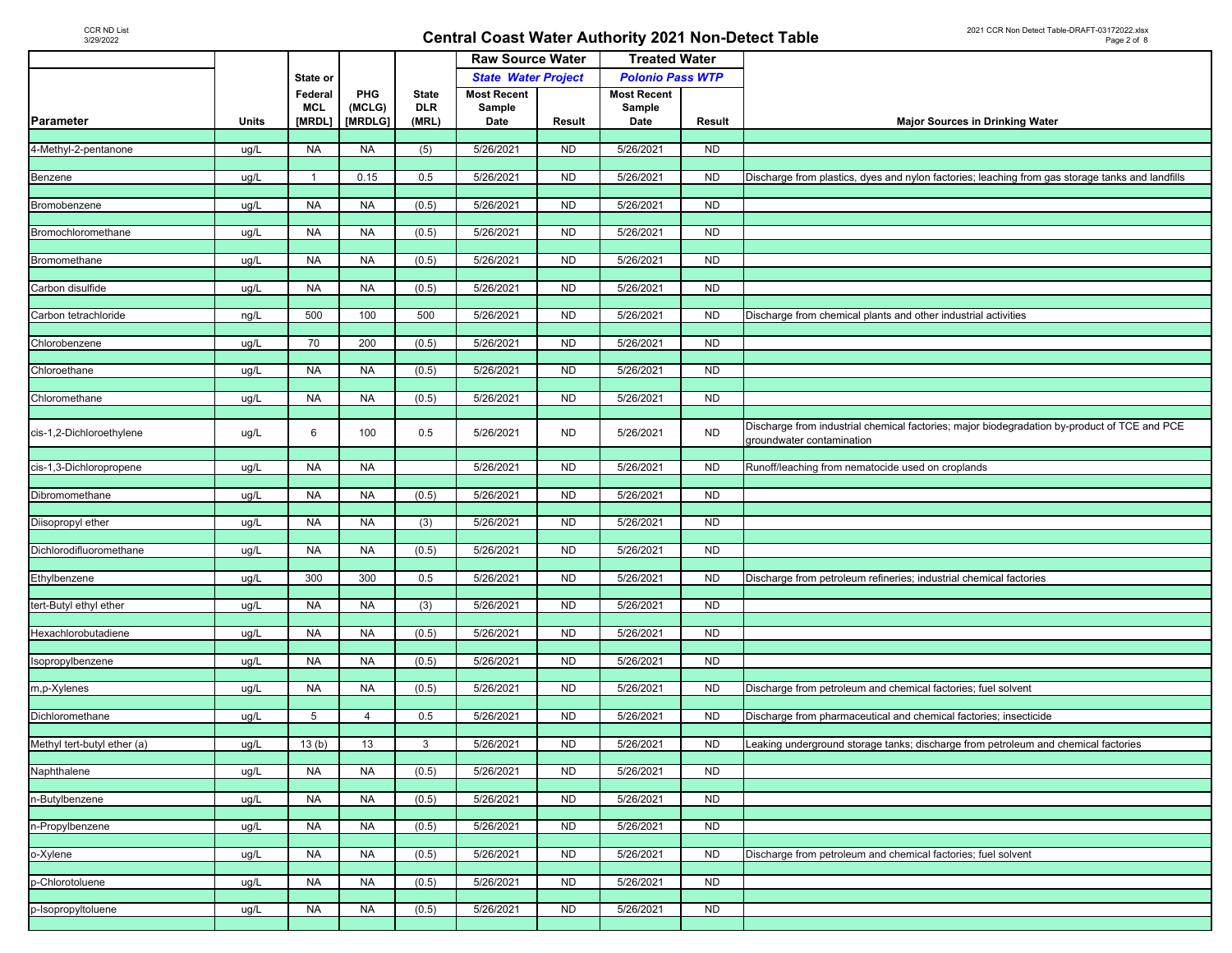|                                          |       |                                 |                          |                                     |                                      | <b>Raw Source Water</b><br><b>Treated Water</b> |                                      |           |                                                                                                                                    |  |
|------------------------------------------|-------|---------------------------------|--------------------------|-------------------------------------|--------------------------------------|-------------------------------------------------|--------------------------------------|-----------|------------------------------------------------------------------------------------------------------------------------------------|--|
|                                          |       | State or                        |                          |                                     | <b>State Water Project</b>           |                                                 | <b>Polonio Pass WTP</b>              |           |                                                                                                                                    |  |
| Parameter                                | Units | Federal<br><b>MCL</b><br>[MRDL] | PHG<br>(MCLG)<br>[MRDLG] | <b>State</b><br><b>DLR</b><br>(MRL) | <b>Most Recent</b><br>Sample<br>Date | Result                                          | <b>Most Recent</b><br>Sample<br>Date | Result    | <b>Major Sources in Drinking Water</b>                                                                                             |  |
| sec-Butylbenzene                         | ug/L  | <b>NA</b>                       | <b>NA</b>                | (0.5)                               | 5/26/2021                            | <b>ND</b>                                       | 5/26/2021                            | ND.       |                                                                                                                                    |  |
|                                          |       |                                 |                          |                                     |                                      |                                                 |                                      |           |                                                                                                                                    |  |
| Styrene                                  | ug/L  | 100                             | 0.5                      | 0.5                                 | 5/26/2021                            | <b>ND</b>                                       | 5/26/2021                            | <b>ND</b> | Discharge from rubber and plastic factories; leaching from landfills                                                               |  |
| tert-Amyl methyl ether                   | ug/L  | <b>NA</b>                       | <b>NA</b>                | (3)                                 | $\overline{5/26/2021}$               | <b>ND</b>                                       | 5/26/2021                            | <b>ND</b> |                                                                                                                                    |  |
|                                          |       |                                 |                          |                                     |                                      |                                                 |                                      |           |                                                                                                                                    |  |
| tert-Butylbenzene                        | ug/L  | <b>NA</b>                       | <b>NA</b>                | (0.5)                               | 5/26/2021                            | <b>ND</b>                                       | 5/26/2021                            | <b>ND</b> |                                                                                                                                    |  |
| Tetrachloroethylene                      | ug/L  | 5                               | 0.06                     | 0.5                                 | 5/26/2021                            | <b>ND</b>                                       | 5/26/2021                            | <b>ND</b> | Discharge from factories, dry cleaners, and auto shops (metal degreaser)                                                           |  |
|                                          |       |                                 |                          |                                     |                                      |                                                 |                                      |           |                                                                                                                                    |  |
| Toluene                                  | ug/L  | 150                             | 150                      | 0.5                                 | 5/26/2021                            | <b>ND</b>                                       | 5/26/2021                            | <b>ND</b> | Discharge from petroleum and chemical factories; underground gas tank leaks                                                        |  |
| 1,3-Dichloropropene, Total               | ng/L  | 500                             | 200                      | 500                                 | 5/26/2021                            | <b>ND</b>                                       | 5/26/2021                            | <b>ND</b> | Runoff/leaching from nematocide used on croplands                                                                                  |  |
|                                          |       |                                 |                          |                                     |                                      |                                                 |                                      |           |                                                                                                                                    |  |
| <b>Total Xylenes</b>                     | mg/L  | 1.750                           | 1.8                      | 0.0005                              | 5/26/2021                            | <b>ND</b>                                       | 5/26/2021                            | <b>ND</b> | Discharge from petroleum and chemical factories; fuel solvent                                                                      |  |
|                                          |       |                                 |                          |                                     |                                      |                                                 |                                      |           | Discharge from industrial chemical factories; minor biodegradation by-product of TCE and PCE                                       |  |
| trans-1,2-Dichloroethylene               | ug/L  | 10                              | 60                       | 0.5                                 | 5/26/2021                            | <b>ND</b>                                       | 5/26/2021                            | <b>ND</b> | groundwater contamination                                                                                                          |  |
|                                          |       |                                 |                          |                                     |                                      |                                                 |                                      |           |                                                                                                                                    |  |
| trans-1,3-Dichloropropene                | ug/L  | <b>NA</b>                       | <b>NA</b>                | (0.5)                               | 5/26/2021                            | <b>ND</b>                                       | 5/26/2021                            | ND        | Runoff/leaching from nematocide used on croplands                                                                                  |  |
| Trichloroethylene                        | ug/L  | 5                               | 1.7                      | 0.5                                 | 5/26/2021                            | <b>ND</b>                                       | 5/26/2021                            | ND.       | Discharge from metal degreasing sites and other factories                                                                          |  |
|                                          |       |                                 |                          |                                     |                                      |                                                 |                                      |           |                                                                                                                                    |  |
| Trichlorofluoromethane                   | ug/L  | 150                             | 1300                     | 5                                   | 5/26/2021                            | <b>ND</b>                                       | 5/26/2021                            | <b>ND</b> | Discharge from industrial factories; degreasing solvent; propellant and refrigerant                                                |  |
| Vinyl chloride                           | ng/L  | 500                             | 50                       | 500                                 | 5/26/2021                            | <b>ND</b>                                       | 5/26/2021                            | <b>ND</b> | Leaching from PVC piping; discharge from plastics factories; biodegradation by-product of TCE and<br>PCE groundwater contamination |  |
|                                          |       |                                 |                          |                                     |                                      |                                                 |                                      |           |                                                                                                                                    |  |
| Organochlorine Pesticides/PCBs (EPA 505) |       |                                 |                          |                                     |                                      |                                                 |                                      |           |                                                                                                                                    |  |
| Alachlor                                 | ug/L  | 2                               | 4                        |                                     | 5/26/2021                            | <b>ND</b>                                       | 5/26/2021                            | <b>ND</b> | Runoff from herbicide used on row crops                                                                                            |  |
|                                          |       |                                 |                          |                                     |                                      |                                                 |                                      |           |                                                                                                                                    |  |
| Aldrin                                   | ug/L  | <b>NA</b>                       | <b>NA</b>                | (0.01)                              | 5/26/2021                            | <b>ND</b>                                       | 5/26/2021                            | <b>ND</b> |                                                                                                                                    |  |
| Chlordane                                | ng/L  | 100                             | 30                       | 100                                 | 5/26/2021                            | <b>ND</b>                                       | 5/26/2021                            | <b>ND</b> | Residue of banned insecticide                                                                                                      |  |
|                                          |       |                                 |                          |                                     |                                      |                                                 |                                      |           |                                                                                                                                    |  |
| Dieldrin                                 | ug/L  | <b>NA</b>                       | <b>NA</b>                | (0.2)                               | 5/26/2021                            | <b>ND</b>                                       | 5/26/2021                            | <b>ND</b> |                                                                                                                                    |  |
| Endrin                                   | ug/L  | 2                               | 0.3                      | 0.1                                 | 5/26/2021                            | <b>ND</b>                                       | 5/26/2021                            | <b>ND</b> | Residue of banned insecticide and rodenticide                                                                                      |  |
|                                          |       |                                 |                          |                                     |                                      |                                                 |                                      |           |                                                                                                                                    |  |
| Heptachlor                               | ng/L  | 10                              | 8                        | 10                                  | 5/26/2021                            | N <sub>D</sub>                                  | 5/26/2021                            | <b>ND</b> | Residue of banned insecticide                                                                                                      |  |
| Heptachlor epoxide                       | ng/L  | 10                              | 6                        | 10                                  | 5/26/2021                            | <b>ND</b>                                       | 5/26/2021                            | <b>ND</b> | Breakdown of heptachlor                                                                                                            |  |
|                                          |       |                                 |                          |                                     |                                      |                                                 |                                      |           |                                                                                                                                    |  |
| Lindane                                  | ng/L  | 200                             | 32                       | 200                                 | 5/26/2021                            | <b>ND</b>                                       | 5/26/2021                            | ND.       | Runoff/leaching from insecticide used on cattle, lumber, gardens                                                                   |  |
| Methoxychlor                             | ug/L  | 30                              | 0.09                     | 10                                  | 5/26/2021                            | <b>ND</b>                                       | 5/26/2021                            | <b>ND</b> | Runoff/leaching from insecticide used on fruits, vegetables, alfalfa, livestock                                                    |  |
|                                          |       |                                 |                          |                                     |                                      |                                                 |                                      |           |                                                                                                                                    |  |
| PCB 1016 Aroclor (as DCB)                | ug/L  | 0.5                             | <b>NA</b>                | (0.1)                               | 5/26/2021                            | <b>ND</b>                                       | 5/26/2021                            | <b>ND</b> | Runoff from landfills; discharge of waste chemicals                                                                                |  |
| PCB 1221 Aroclor (as DCB)                | ug/L  | 0.5                             | <b>NA</b>                | (0.1)                               | 5/26/2021                            | <b>ND</b>                                       | 5/26/2021                            | <b>ND</b> | Runoff from landfills; discharge of waste chemicals                                                                                |  |
|                                          |       |                                 |                          |                                     |                                      |                                                 |                                      |           |                                                                                                                                    |  |
| PCB 1232 Aroclor (as DCB)                | ug/L  | 0.5                             | <b>NA</b>                | (0.1)                               | 5/26/2021                            | <b>ND</b>                                       | 5/26/2021                            | <b>ND</b> | Runoff from landfills; discharge of waste chemicals                                                                                |  |
|                                          |       |                                 |                          |                                     |                                      |                                                 |                                      |           |                                                                                                                                    |  |
| PCB 1242 Aroclor (as DCB)                | ug/L  | 0.5                             | <b>NA</b>                | (0.1)                               | 5/26/2021                            | <b>ND</b>                                       | 5/26/2021                            | <b>ND</b> | Runoff from landfills; discharge of waste chemicals                                                                                |  |
| PCB 1248 Aroclor (as DCB)                | ug/L  | 0.5                             | <b>NA</b>                | (0.1)                               | 5/26/2021                            | <b>ND</b>                                       | 5/26/2021                            | <b>ND</b> | Runoff from landfills; discharge of waste chemicals                                                                                |  |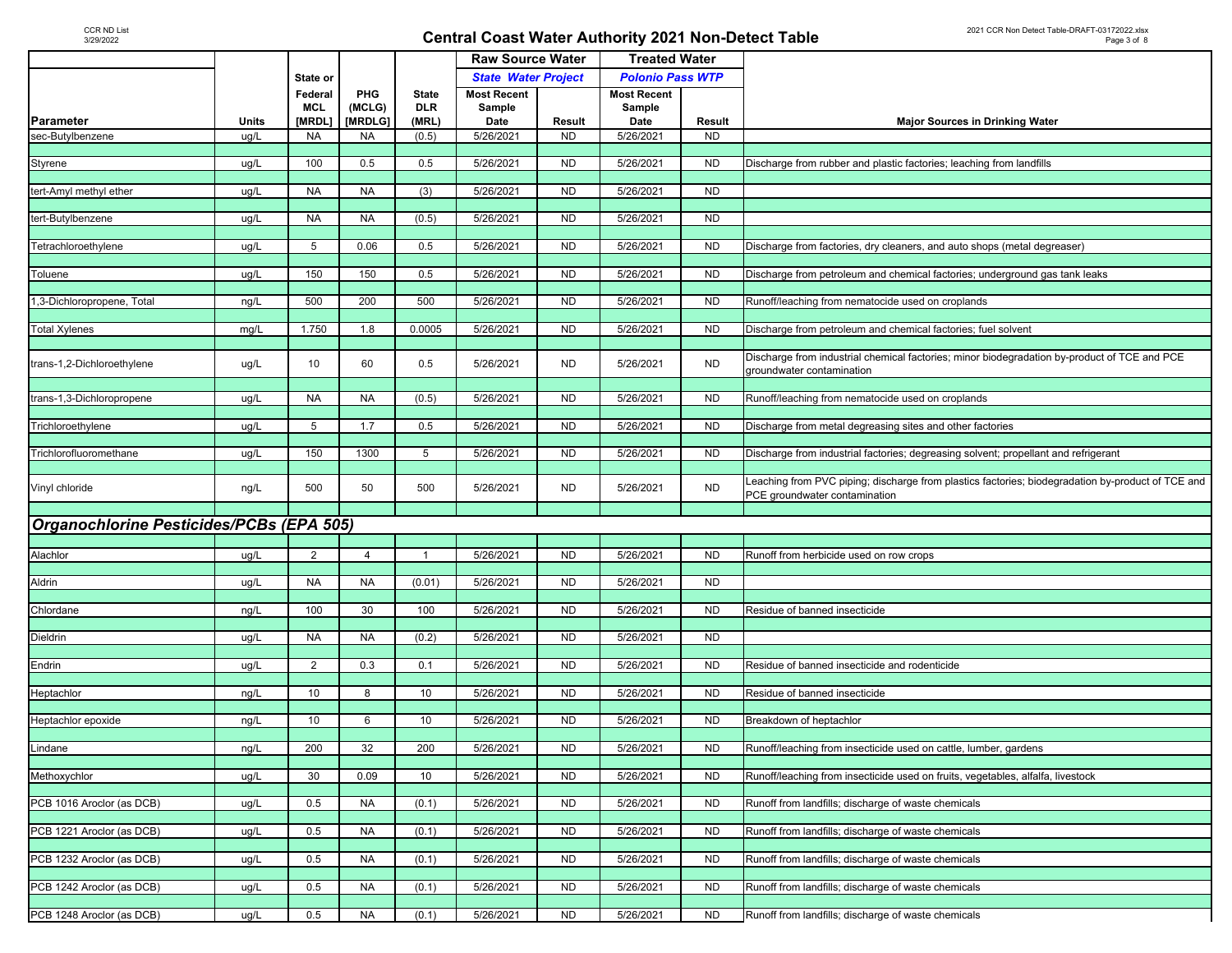|                                 |       | State or   |           |                | <b>Raw Source Water</b>    |                | <b>Treated Water</b>    |                |                                                                                                   |
|---------------------------------|-------|------------|-----------|----------------|----------------------------|----------------|-------------------------|----------------|---------------------------------------------------------------------------------------------------|
|                                 |       |            |           |                | <b>State Water Project</b> |                | <b>Polonio Pass WTP</b> |                |                                                                                                   |
|                                 |       | Federal    | PHG       | <b>State</b>   | <b>Most Recent</b>         |                | <b>Most Recent</b>      |                |                                                                                                   |
|                                 |       | <b>MCL</b> | (MCLG)    | <b>DLR</b>     | Sample                     |                | Sample                  |                |                                                                                                   |
| Parameter                       | Units | [MRDL]     | [MRDLG]   | (MRL)          | Date                       | Result         | Date                    | Result         | <b>Major Sources in Drinking Water</b>                                                            |
|                                 |       |            |           |                |                            |                |                         |                |                                                                                                   |
| PCB 1254 Aroclor (as DCB)       | ug/L  | 0.5        | <b>NA</b> | (0.1)          | 5/26/2021                  | <b>ND</b>      | 5/26/2021               | <b>ND</b>      | Runoff from landfills; discharge of waste chemicals                                               |
|                                 |       |            |           |                |                            |                |                         |                |                                                                                                   |
| PCB 1260 Aroclor (as DCB)       | ug/L  | 0.5        | <b>NA</b> | (0.1)          | 5/26/2021                  | <b>ND</b>      | 5/26/2021               | ND             | Runoff from landfills; discharge of waste chemicals                                               |
|                                 |       |            |           |                |                            |                |                         |                |                                                                                                   |
| PCB's, Total                    | ng/L  | 500        | 90        | 500            | 5/26/2021                  | <b>ND</b>      | 5/26/2021               | <b>ND</b>      | Runoff from landfills; discharge of waste chemicals                                               |
|                                 |       |            |           |                |                            |                |                         |                |                                                                                                   |
| Toxaphene                       | ug/L  | 3          | 0.03      | $\mathbf{1}$   | 5/26/2021                  | <b>ND</b>      | 5/26/2021               | <b>ND</b>      | Runoff/leaching from insecticide used on cotton and cattle                                        |
|                                 |       |            |           |                |                            |                |                         |                |                                                                                                   |
| Aldicarbs (EPA 531.2)           |       |            |           |                |                            |                |                         |                |                                                                                                   |
|                                 |       |            |           |                |                            |                |                         |                |                                                                                                   |
| 3-Hydroxycarbofuran             | ug/L  | <b>NA</b>  | <b>NA</b> | (0.5)          | 5/26/2021                  | <b>ND</b>      | 5/26/2021               | <b>ND</b>      |                                                                                                   |
|                                 |       |            |           |                |                            |                |                         |                |                                                                                                   |
| Aldicarb                        | ug/L  | <b>NA</b>  | <b>NA</b> | (0.5)          | 5/26/2021                  | <b>ND</b>      | 5/26/2021               | ND             |                                                                                                   |
|                                 |       |            |           |                |                            |                |                         |                |                                                                                                   |
| Aldicarb sulfone                | ug/L  | <b>NA</b>  | <b>NA</b> | (0.5)          | 5/26/2021                  | N <sub>D</sub> | 5/26/2021               | <b>ND</b>      |                                                                                                   |
|                                 |       |            |           |                |                            |                |                         |                |                                                                                                   |
| Aldicarb sulfoxide              | ug/L  | <b>NA</b>  | <b>NA</b> | (0.5)          | 5/26/2021                  | <b>ND</b>      | 5/26/2021               | <b>ND</b>      |                                                                                                   |
|                                 |       |            |           |                |                            |                |                         |                |                                                                                                   |
| Baygon                          | ug/L  | <b>NA</b>  | <b>NA</b> | (0.5)          | 5/26/2021                  | <b>ND</b>      | 5/26/2021               | <b>ND</b>      |                                                                                                   |
|                                 |       |            |           |                |                            |                |                         |                |                                                                                                   |
| Carbaryl                        | ug/L  | <b>NA</b>  | <b>NA</b> | (0.5)          | 5/26/2021                  | <b>ND</b>      | 5/26/2021               | <b>ND</b>      |                                                                                                   |
|                                 |       |            |           |                |                            |                |                         |                |                                                                                                   |
| Carbofuran                      | ug/L  | 18         | 0.7       | 5              | 5/26/2021                  | <b>ND</b>      | 5/26/2021               | <b>ND</b>      | Leaching of soil fumigant used on rice and alfalfa, and grape vineyards                           |
|                                 |       |            |           |                |                            |                |                         |                |                                                                                                   |
| Methiocarb                      | ug/L  | <b>NA</b>  | <b>NA</b> | (0.5)          | 5/26/2021                  | <b>ND</b>      | 5/26/2021               | <b>ND</b>      |                                                                                                   |
|                                 |       |            |           |                |                            |                |                         |                |                                                                                                   |
| Methomyl                        | ug/L  | <b>NA</b>  | <b>NA</b> | (0.5)          | 5/26/2021                  | <b>ND</b>      | 5/26/2021               | <b>ND</b>      |                                                                                                   |
|                                 |       |            |           |                |                            |                |                         |                |                                                                                                   |
|                                 |       | 50         | 26        | 20             | 5/26/2021                  | <b>ND</b>      | 5/26/2021               | <b>ND</b>      | Runoff/leaching from insecticide used on field crops, fruits and ornamentals, especially apples,  |
| Oxamyl                          | ug/L  |            |           |                |                            |                |                         |                | potatoes, and tomatoes                                                                            |
|                                 |       |            |           |                |                            |                |                         |                |                                                                                                   |
| Diquat and Paraquat (EPA 549.2) |       |            |           |                |                            |                |                         |                |                                                                                                   |
|                                 |       |            |           |                |                            |                |                         |                |                                                                                                   |
| Diquat                          | ug/L  | 20         | 6         | $\overline{4}$ | 5/26/2021                  | <b>ND</b>      | 5/26/2021               | N <sub>D</sub> | Runoff from herbicide use for terrestrial and aquatic weeds                                       |
|                                 |       |            |           |                |                            |                |                         |                |                                                                                                   |
| Paraquat                        | ug/L  | <b>NA</b>  | <b>NA</b> | (2)            | 5/26/2021                  | <b>ND</b>      | 5/26/2021               | <b>ND</b>      |                                                                                                   |
|                                 |       |            |           |                |                            |                |                         |                |                                                                                                   |
| EDB and DBCP (EPA 551.1)        |       |            |           |                |                            |                |                         |                |                                                                                                   |
|                                 |       |            |           |                |                            |                |                         |                |                                                                                                   |
|                                 |       |            |           |                |                            |                |                         |                | Banned nematocide that may still be present in soils due to runoff/leaching from former use on    |
| Dibromochloropropane            | ng/L  | 200        | 1.7       | 10             | 5/26/2021                  | <b>ND</b>      | 5/26/2021               | <b>ND</b>      | soybeans, cotton, vineyards, tomatoes, and tree fruit                                             |
|                                 |       |            |           |                |                            |                |                         |                |                                                                                                   |
|                                 |       |            |           |                |                            |                |                         |                | Discharge from petroleum refineries; underground gas tank leaks; banned nematocide that may still |
| Ethylene dibromide              | ng/L  | 50         | 10        | 20             | 5/26/2021                  | <b>ND</b>      | 5/26/2021               | <b>ND</b>      | be present in soils due to runoff and leaching from grain and fruit crops                         |
|                                 |       |            |           |                |                            |                |                         |                |                                                                                                   |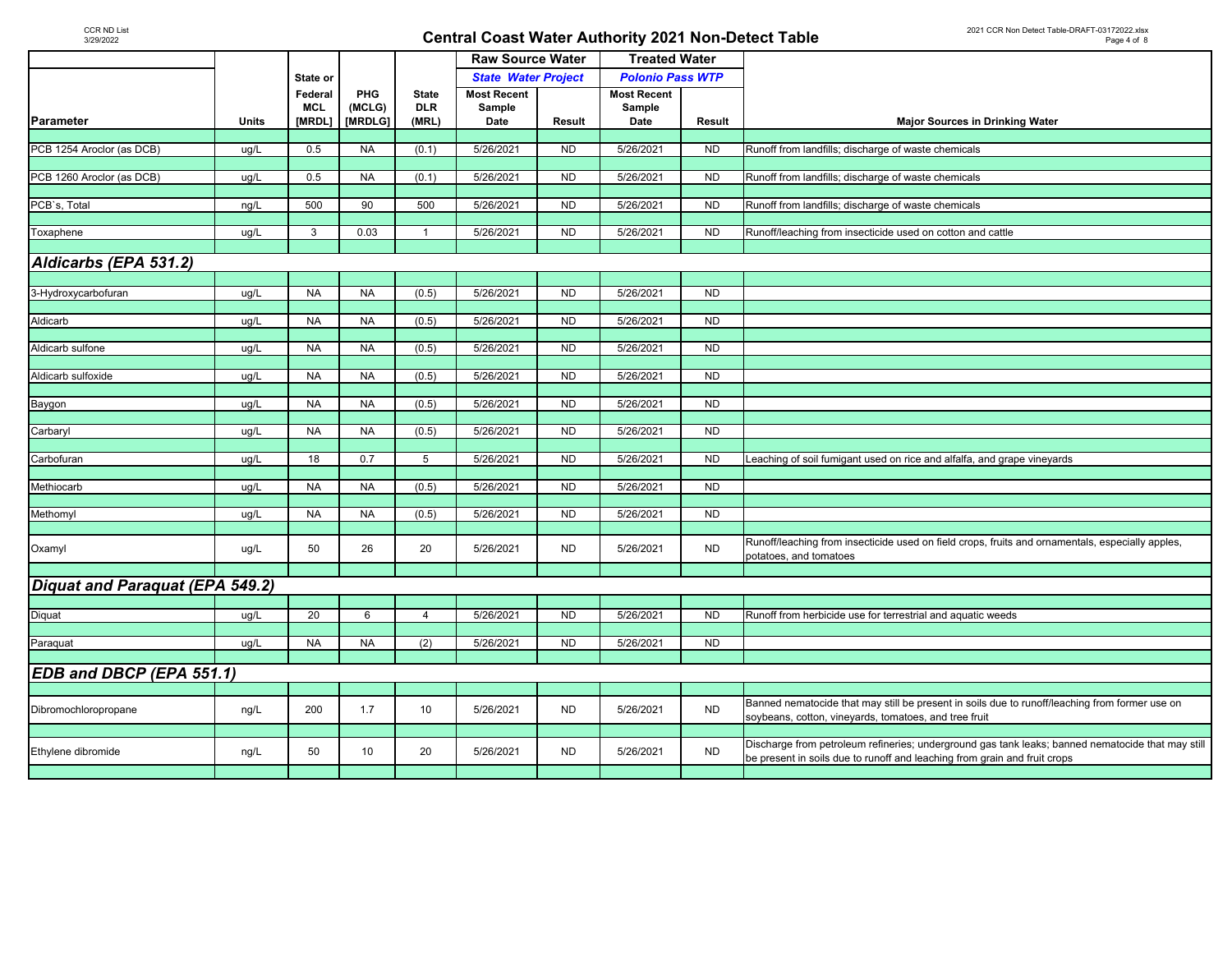|                                             |              |                |                |                | <b>Raw Source Water</b>    |                | <b>Treated Water</b>    |                |                                                                                            |  |  |
|---------------------------------------------|--------------|----------------|----------------|----------------|----------------------------|----------------|-------------------------|----------------|--------------------------------------------------------------------------------------------|--|--|
|                                             |              | State or       |                |                | <b>State Water Project</b> |                | <b>Polonio Pass WTP</b> |                |                                                                                            |  |  |
|                                             |              | Federal        | PHG            | <b>State</b>   | <b>Most Recent</b>         |                | <b>Most Recent</b>      |                |                                                                                            |  |  |
|                                             |              | <b>MCL</b>     | (MCLG)         | <b>DLR</b>     | Sample                     |                | Sample                  |                |                                                                                            |  |  |
| Parameter                                   | <b>Units</b> | [MRDL]         | [MRDLG]        | (MRL)          | Date                       | Result         | Date                    | Result         | <b>Major Sources in Drinking Water</b>                                                     |  |  |
| <b>Chlorophenoxy Herbicides (EPA 515.4)</b> |              |                |                |                |                            |                |                         |                |                                                                                            |  |  |
| $2,4,5-T$                                   | ug/L         | <b>NA</b>      | <b>NA</b>      | (0.2)          | 5/26/2021                  | <b>ND</b>      | 5/26/2021               | <b>ND</b>      |                                                                                            |  |  |
|                                             |              |                |                |                |                            |                |                         |                |                                                                                            |  |  |
| 2,4,5-TP                                    | ug/L         | 50             | 3              | $\mathbf{1}$   | 5/26/2021                  | <b>ND</b>      | 5/26/2021               | <b>ND</b>      | Residue of banned herbicide                                                                |  |  |
|                                             |              |                |                |                |                            |                |                         |                |                                                                                            |  |  |
| 2,4-Dichlorophenoxyacetic acid              | ug/L         | 70             | 20             | 10             | 5/26/2021                  | N <sub>D</sub> | 5/26/2021               | <b>ND</b>      | Runoff from herbicide used on row crops, range land, lawns, and aquatic weeds              |  |  |
| 2,4-DB                                      | ug/L         | <b>NA</b>      | <b>NA</b>      | $\overline{2}$ | 5/26/2021                  | <b>ND</b>      | 5/26/2021               | <b>ND</b>      |                                                                                            |  |  |
|                                             |              |                |                |                |                            |                |                         |                |                                                                                            |  |  |
| 3,5-Dichlorobenzoic acid                    | ug/L         | <b>NA</b>      | <b>NA</b>      | (0.5)          | 5/26/2021                  | N <sub>D</sub> | 5/26/2021               | N <sub>D</sub> |                                                                                            |  |  |
|                                             |              |                |                |                |                            |                |                         |                |                                                                                            |  |  |
| Acifluorfen                                 | ug/L         | <b>NA</b>      | <b>NA</b>      | (0.2)          | 5/26/2021                  | <b>ND</b>      | 5/26/2021               | <b>ND</b>      |                                                                                            |  |  |
|                                             |              |                |                |                |                            |                |                         |                | Runoff/leaching from herbicide used on beans, peppers, corn, peanuts, rice, and ornamental |  |  |
| Bentazon                                    | ug/L         | 18             | 200            | $\overline{2}$ | 5/26/2021                  | <b>ND</b>      | 5/26/2021               | <b>ND</b>      | grasses                                                                                    |  |  |
|                                             |              |                |                |                |                            |                |                         |                |                                                                                            |  |  |
| <b>Dalapon</b>                              | ug/L         | 200            | 790            | 10             | 5/26/2021                  | <b>ND</b>      | 5/26/2021               | <b>ND</b>      | Runoff from herbicide used on rights-of-way, and crops and landscape maintenance           |  |  |
|                                             |              |                |                |                |                            |                |                         |                |                                                                                            |  |  |
| Dicamba                                     | ug/L         | <b>NA</b>      | <b>NA</b>      | (0.1)          | 5/26/2021                  | <b>ND</b>      | 5/26/2021               | <b>ND</b>      |                                                                                            |  |  |
| Dichlorprop                                 | ug/L         | <b>NA</b>      | <b>NA</b>      | (0.5)          | 5/26/2021                  | N <sub>D</sub> | 5/26/2021               | <b>ND</b>      |                                                                                            |  |  |
|                                             |              |                |                |                |                            |                |                         |                |                                                                                            |  |  |
| Dinoseb                                     | ug/L         | $\overline{7}$ | 14             | $\overline{2}$ | 5/26/2021                  | N <sub>D</sub> | 5/26/2021               | <b>ND</b>      | Runoff from herbicide used on soybeans, vegetables, and fruits                             |  |  |
|                                             |              |                |                |                |                            |                |                         |                |                                                                                            |  |  |
| Pentachlorophenol                           | ug/L         | $\overline{1}$ | 0.3            | 0.2            | 5/26/2021                  | <b>ND</b>      | 5/26/2021               | <b>ND</b>      | Discharge from wood preserving factories, cotton and other insecticidal/herbicidal uses    |  |  |
| Picloram                                    | ug/L         | 500            | 166            | $\overline{1}$ | 5/26/2021                  | <b>ND</b>      | 5/26/2021               | <b>ND</b>      | Herbicide runoff                                                                           |  |  |
|                                             |              |                |                |                |                            |                |                         |                |                                                                                            |  |  |
| DCPA (total Mono & Diacid                   |              | <b>NA</b>      | <b>NA</b>      | (0.1)          | 5/26/2021                  | <b>ND</b>      | 5/26/2021               | <b>ND</b>      |                                                                                            |  |  |
| Degradates)                                 | ug/L         |                |                |                |                            |                |                         |                |                                                                                            |  |  |
|                                             |              |                |                |                |                            |                |                         |                |                                                                                            |  |  |
| <b>Other Synthetic Organics</b>             |              |                |                |                |                            |                |                         |                |                                                                                            |  |  |
| Dioxin                                      | pg/L         | 30             | 0.05           | 5              | 5/26/2021                  | N <sub>D</sub> | 5/26/2021               | N <sub>D</sub> | Emissions from waste incineration and other combustion; discharge from chemical factories  |  |  |
|                                             |              |                |                |                |                            |                |                         |                |                                                                                            |  |  |
| Endothall                                   | ug/L         | 100            | 94             | 45             | 5/26/2021                  | <b>ND</b>      | 5/26/2021               | <b>ND</b>      | Runoff from herbicide use for terrestrial and aquatic weeds; defoliant                     |  |  |
|                                             |              |                |                |                |                            |                |                         |                |                                                                                            |  |  |
| Glyphosate                                  | ug/L         | 700            | 900            | 25             | 5/26/2021                  | N <sub>D</sub> | 5/26/2021               | <b>ND</b>      | Runoff from herbicide use                                                                  |  |  |
|                                             |              |                |                |                |                            |                |                         |                |                                                                                            |  |  |
| Semivolatiles (EPA 525.2)                   |              |                |                |                |                            |                |                         |                |                                                                                            |  |  |
| 2,4-Dinitrotoluene                          | ug/L         | <b>NA</b>      | <b>NA</b>      | (0.1)          | 5/26/2021                  | <b>ND</b>      | 5/26/2021               | <b>ND</b>      |                                                                                            |  |  |
|                                             |              |                |                |                |                            |                |                         |                |                                                                                            |  |  |
| Acenaphthylene                              | ug/L         | <b>NA</b>      | <b>NA</b>      | (0.1)          | 5/26/2021                  | <b>ND</b>      | 5/26/2021               | <b>ND</b>      |                                                                                            |  |  |
|                                             |              |                |                |                |                            |                |                         |                |                                                                                            |  |  |
| alpha-Chlordane                             | ug/L         | <b>NA</b>      | <b>NA</b>      | (0.5)          | 5/26/2021                  | <b>ND</b>      | 5/26/2021               | <b>ND</b>      |                                                                                            |  |  |
| Anthracene                                  | ug/L         | <b>NA</b>      | <b>NA</b>      | (0.02)         | 5/26/2021                  | <b>ND</b>      | 5/26/2021               | <b>ND</b>      |                                                                                            |  |  |
|                                             |              |                |                |                |                            |                |                         |                |                                                                                            |  |  |
| Atrazine                                    | ug/L         | $\overline{1}$ | 0.15           | 0.5            | 5/26/2021                  | <b>ND</b>      | 5/26/2021               | <b>ND</b>      | Runoff from herbicide used on row crops and along railroad and highway right-of-ways       |  |  |
|                                             |              |                |                |                |                            |                |                         |                |                                                                                            |  |  |
| Benzo (a) anthracene                        | ug/L         | <b>NA</b>      | <b>NA</b>      | (0.05)         | 5/26/2021                  | <b>ND</b>      | 5/26/2021               | <b>ND</b>      |                                                                                            |  |  |
|                                             |              | 200            | $\overline{7}$ | 100            | 5/26/2021                  | <b>ND</b>      | 5/26/2021               | <b>ND</b>      |                                                                                            |  |  |
| Benzo (a) pyrene                            | ng/L         |                |                |                |                            |                |                         |                | Leaching from linings of water storage tanks and distribution mains                        |  |  |
| Benzo (b) fluoranthene                      | ug/L         | <b>NA</b>      | NA             | (0.02)         | 5/26/2021                  | <b>ND</b>      | 5/26/2021               | <b>ND</b>      |                                                                                            |  |  |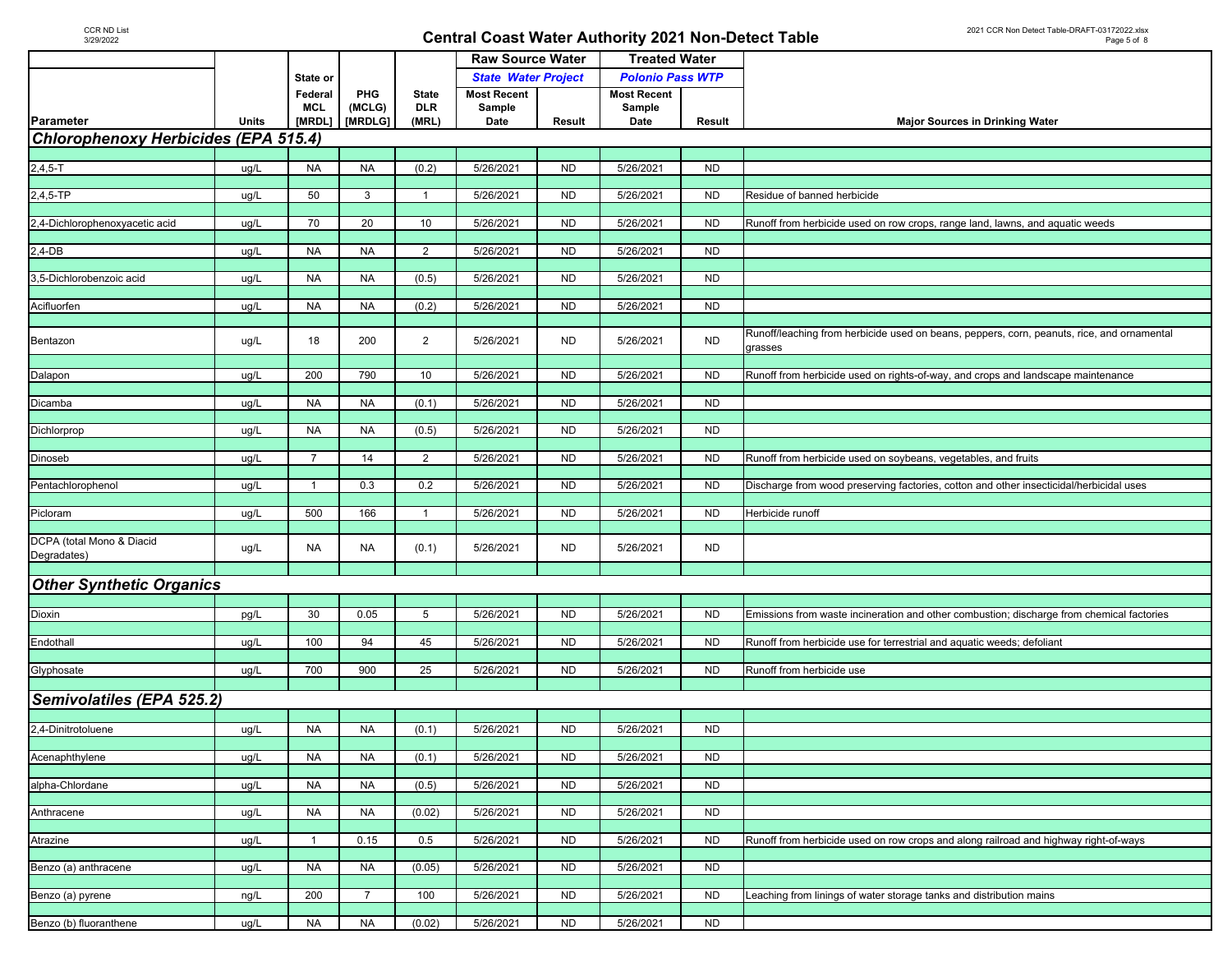|                             |              |                |                |              | <b>Raw Source Water</b>    |                | <b>Treated Water</b>    |           |                                                                                                 |
|-----------------------------|--------------|----------------|----------------|--------------|----------------------------|----------------|-------------------------|-----------|-------------------------------------------------------------------------------------------------|
|                             |              | State or       |                |              | <b>State Water Project</b> |                | <b>Polonio Pass WTP</b> |           |                                                                                                 |
|                             |              | Federal        | PHG            | <b>State</b> | <b>Most Recent</b>         |                | <b>Most Recent</b>      |           |                                                                                                 |
|                             |              | <b>MCL</b>     | (MCLG)         | <b>DLR</b>   | Sample                     |                | Sample                  |           |                                                                                                 |
| Parameter                   | <b>Units</b> | [MRDL]         | [MRDLG]        | (MRL)        | Date                       | Result         | Date                    | Result    | <b>Major Sources in Drinking Water</b>                                                          |
|                             |              |                |                |              |                            |                |                         |           |                                                                                                 |
| Benzo (g,h,i) perylene      | ug/L         | <b>NA</b>      | <b>NA</b>      | (0.05)       | 5/26/2021                  | N <sub>D</sub> | 5/26/2021               | <b>ND</b> |                                                                                                 |
| Benzo (k) fluoranthene      | ug/L         | <b>NA</b>      | <b>NA</b>      | (0.02)       | 5/26/2021                  | <b>ND</b>      | 5/26/2021               | <b>ND</b> |                                                                                                 |
|                             |              |                |                |              |                            |                |                         |           |                                                                                                 |
| Bromacil                    | ug/L         | <b>NA</b>      | <b>NA</b>      | (0.2)        | 5/26/2021                  | N <sub>D</sub> | 5/26/2021               | ND        |                                                                                                 |
|                             |              |                |                |              |                            |                |                         |           |                                                                                                 |
| <b>Butachlor</b>            | ug/L         | <b>NA</b>      | <b>NA</b>      | (0.05)       | 5/26/2021                  | N <sub>D</sub> | 5/26/2021               | <b>ND</b> |                                                                                                 |
|                             |              |                |                |              |                            |                |                         |           |                                                                                                 |
| Butylbenzylphthalate        | ug/L         | <b>NA</b>      | <b>NA</b>      | (0.5)        | 5/26/2021                  | <b>ND</b>      | 5/26/2021               | <b>ND</b> |                                                                                                 |
| Caffeine                    | ug/L         | <b>NA</b>      | <b>NA</b>      | (0.05)       | 5/26/2021                  | <b>ND</b>      | 5/26/2021               | <b>ND</b> |                                                                                                 |
|                             |              |                |                |              |                            |                |                         |           |                                                                                                 |
| Chrysene                    | ug/L         | <b>NA</b>      | <b>NA</b>      | (0.02)       | 5/26/2021                  | <b>ND</b>      | 5/26/2021               | <b>ND</b> |                                                                                                 |
|                             |              |                |                |              |                            |                |                         |           |                                                                                                 |
| Di (2-Ethylhexyl) phthalate | ug/L         | $\overline{4}$ | 12             | 3            | 5/26/2021                  | <b>ND</b>      | 5/26/2021               | <b>ND</b> | Discharge from rubber and chemical factories; inert ingredient in pesticides                    |
|                             |              |                |                |              |                            |                |                         |           |                                                                                                 |
| Di-(2-Ethylhexyl) adipate   | ug/L         | 400            | 200            | 5            | 5/26/2021                  | <b>ND</b>      | 5/26/2021               | <b>ND</b> | Discharge from chemical factories                                                               |
| di-n-Butylphthalate         | ug/L         | <b>NA</b>      | <b>NA</b>      | (1)          | 5/26/2021                  | N <sub>D</sub> | 5/26/2021               | <b>ND</b> |                                                                                                 |
|                             |              |                |                |              |                            |                |                         |           |                                                                                                 |
| Diazinon                    | ug/L         | <b>NA</b>      | <b>NA</b>      | (0.1)        | 5/26/2021                  | N <sub>D</sub> | 5/26/2021               | <b>ND</b> |                                                                                                 |
|                             |              |                |                |              |                            |                |                         |           |                                                                                                 |
| Dibenz (a,h) anthracene     | ug/L         | <b>NA</b>      | <b>NA</b>      | (0.05)       | 5/26/2021                  | <b>ND</b>      | 5/26/2021               | <b>ND</b> |                                                                                                 |
|                             |              |                |                |              |                            |                |                         |           |                                                                                                 |
| Diethylphthalate            | ug/L         | <b>NA</b>      | <b>NA</b>      | (0.5)        | 5/26/2021                  | <b>ND</b>      | 5/26/2021               | <b>ND</b> |                                                                                                 |
| Dimethoate                  | ug/L         | <b>NA</b>      | <b>NA</b>      | (0.1)        | 5/26/2021                  | <b>ND</b>      | 5/26/2021               | <b>ND</b> |                                                                                                 |
|                             |              |                |                |              |                            |                |                         |           |                                                                                                 |
| Dimethylphthalate           | ug/L         | <b>NA</b>      | <b>NA</b>      | (0.5)        | 5/26/2021                  | <b>ND</b>      | 5/26/2021               | <b>ND</b> |                                                                                                 |
|                             |              |                |                |              |                            |                |                         |           |                                                                                                 |
| Fluoranthene                | ug/L         | <b>NA</b>      | <b>NA</b>      | (0.1)        | 5/26/2021                  | <b>ND</b>      | 5/26/2021               | <b>ND</b> |                                                                                                 |
|                             |              |                |                |              | 5/26/2021                  | N <sub>D</sub> |                         | <b>ND</b> |                                                                                                 |
| Fluorene                    | ug/L         | <b>NA</b>      | <b>NA</b>      | (0.05)       |                            |                | 5/26/2021               |           |                                                                                                 |
| gamma-Chlordane             | ug/L         | <b>NA</b>      | <b>NA</b>      | (0.05)       | 5/26/2021                  | <b>ND</b>      | 5/26/2021               | <b>ND</b> |                                                                                                 |
|                             |              |                |                |              |                            |                |                         |           |                                                                                                 |
| Hexachlorobenzene           | ug/L         | $\overline{1}$ | 0.03           | 0.5          | 5/26/2021                  | <b>ND</b>      | 5/26/2021               | <b>ND</b> | Discharge from metal refineries and agricultural chemical factories; by-product of chlorination |
|                             |              |                |                |              |                            |                |                         |           | reactions in wastewater                                                                         |
|                             |              |                |                |              |                            |                |                         |           |                                                                                                 |
| Hexachlorocyclopentadiene   | ug/L         | 50             | 2              | $\mathbf{1}$ | 5/26/2021                  | <b>ND</b>      | 5/26/2021               | <b>ND</b> | Discharge from chemical factories                                                               |
| Indeno (1,2,3,c,d) Pyrene   | ug/L         | <b>NA</b>      | <b>NA</b>      | (0.05)       | 5/26/2021                  | <b>ND</b>      | 5/26/2021               | <b>ND</b> |                                                                                                 |
|                             |              |                |                |              |                            |                |                         |           |                                                                                                 |
| Isophorone                  | ug/L         | <b>NA</b>      | <b>NA</b>      | (0.5)        | 5/26/2021                  | N <sub>D</sub> | 5/26/2021               | <b>ND</b> |                                                                                                 |
|                             |              |                |                |              |                            |                |                         |           |                                                                                                 |
| Metolachlor                 | ug/L         | <b>NA</b>      | <b>NA</b>      | (0.05)       | 5/26/2021                  | <b>ND</b>      | 5/26/2021               | <b>ND</b> |                                                                                                 |
|                             |              |                |                |              |                            |                |                         |           |                                                                                                 |
| Metribuzin                  | ug/L         | <b>NA</b>      | NA             | (0.05)       | 5/26/2021                  | ND             | 5/26/2021               | <b>ND</b> |                                                                                                 |
| Molinate                    | ug/L         | 20             | $\overline{1}$ | 2            | 5/26/2021                  | <b>ND</b>      | 5/26/2021               | <b>ND</b> | Runoff/leaching from herbicide used on rice                                                     |
|                             |              |                |                |              |                            |                |                         |           |                                                                                                 |
| Phenanthrene                | ug/L         | <b>NA</b>      | <b>NA</b>      | (0.04)       | 5/26/2021                  | <b>ND</b>      | 5/26/2021               | <b>ND</b> |                                                                                                 |
|                             |              |                |                |              |                            |                |                         |           |                                                                                                 |
| Propachlor                  | ug/L         | <b>NA</b>      | <b>NA</b>      | (0.05)       | 5/26/2021                  | <b>ND</b>      | 5/26/2021               | <b>ND</b> |                                                                                                 |
|                             |              |                |                |              |                            |                |                         |           |                                                                                                 |
| Pyrene                      | ug/L         | <b>NA</b>      | <b>NA</b>      | (0.05)       | 5/26/2021                  | ND             | 5/26/2021               | <b>ND</b> |                                                                                                 |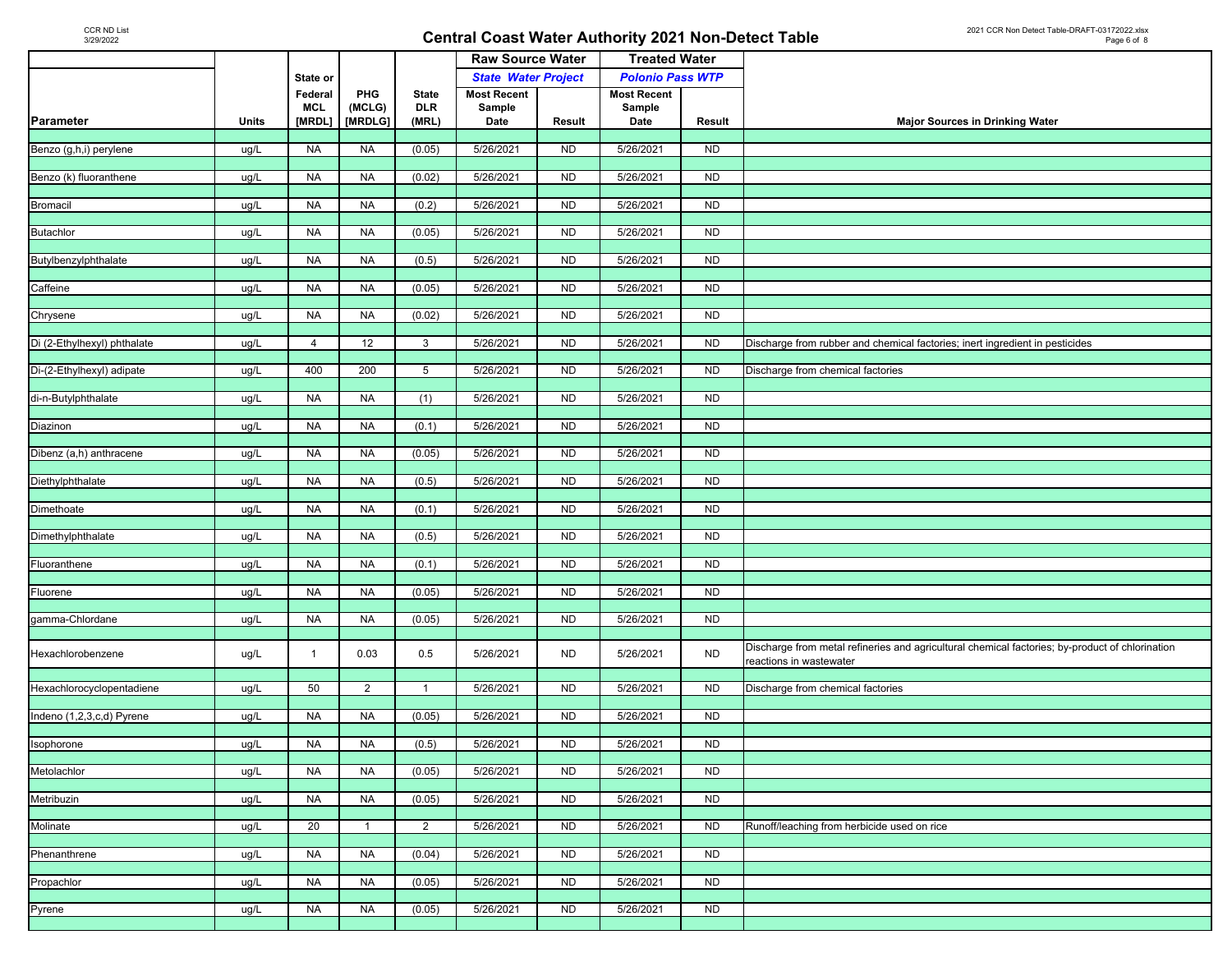|                            |              |                |                |                 | <b>Raw Source Water</b>    |                | <b>Treated Water</b>    |           |                                                                                                             |
|----------------------------|--------------|----------------|----------------|-----------------|----------------------------|----------------|-------------------------|-----------|-------------------------------------------------------------------------------------------------------------|
|                            |              | State or       |                |                 | <b>State Water Project</b> |                | <b>Polonio Pass WTP</b> |           |                                                                                                             |
|                            |              | Federal        | PHG            | <b>State</b>    | <b>Most Recent</b>         |                | <b>Most Recent</b>      |           |                                                                                                             |
|                            |              | <b>MCL</b>     | (MCLG)         | <b>DLR</b>      | Sample                     |                | Sample                  |           |                                                                                                             |
| Parameter                  | <b>Units</b> | [MRDL]         | [MRDLG]        | (MRL)           | Date                       | Result         | Date                    | Result    | <b>Major Sources in Drinking Water</b>                                                                      |
| Simazine                   | ug/L         | 4              | $\overline{4}$ | $\mathbf{1}$    | 5/26/2021                  | <b>ND</b>      | 5/26/2021               | <b>ND</b> | Herbicide runoff                                                                                            |
|                            |              |                |                |                 |                            |                |                         |           |                                                                                                             |
| Thiobencarb (a)            | ug/L         | 70(h)          | 42             | $\overline{1}$  | 5/26/2021                  | <b>ND</b>      | 5/26/2021               | <b>ND</b> | Runoff/leaching from herbicide used on rice                                                                 |
|                            |              |                |                |                 |                            |                |                         |           |                                                                                                             |
| trans-Nonachlor            | ug/L         | <b>NA</b>      | <b>NA</b>      | (0.05)          | 5/26/2021                  | <b>ND</b>      | 5/26/2021               | <b>ND</b> |                                                                                                             |
|                            |              |                |                |                 |                            |                |                         |           |                                                                                                             |
| Trifluralin                | ug/L         | <b>NA</b>      | <b>NA</b>      | (0.1)           | 5/26/2021                  | <b>ND</b>      | 5/26/2021               | <b>ND</b> |                                                                                                             |
|                            |              |                |                |                 |                            |                |                         |           |                                                                                                             |
| <b>INORGANIC CHEMICALS</b> |              |                |                |                 |                            |                |                         |           |                                                                                                             |
|                            |              |                |                |                 |                            |                |                         |           |                                                                                                             |
| Antimony, Total            | ug/L         | 6              |                | 6               | 5/26/2021                  | <b>ND</b>      | 5/26/2021               | <b>ND</b> | Discharge from petroleum refineries; fire retardants; ceramics; electronics; solder                         |
|                            | <b>MFL</b>   | $\overline{7}$ |                | 0.2             |                            |                |                         | <b>ND</b> |                                                                                                             |
| Asbestos                   |              |                | $\overline{7}$ |                 | 5/26/2021                  | <b>ND</b>      | 5/26/2021               |           | Internal corrosion of asbestos cement water mains; erosion of natural deposits                              |
| Barium, Total              | mg/L         | $\mathbf{1}$   | 2              | 0.1             | 5/26/2021                  | <b>ND</b>      | 5/26/2021               | <b>ND</b> | Discharges of oil drilling wastes and from metal refineries; erosion of natural deposits                    |
|                            |              |                |                |                 |                            |                |                         |           |                                                                                                             |
|                            |              |                |                |                 |                            |                |                         |           | Discharge from metal refineries, coal-burning factories, and electrical, aerospace, defense                 |
| Beryllium, Total           | ug/L         | $\overline{4}$ | $\mathbf{1}$   | $\mathbf{1}$    | 5/26/2021                  | <b>ND</b>      | 5/26/2021               | <b>ND</b> | ndustries                                                                                                   |
|                            |              |                |                |                 |                            |                |                         |           |                                                                                                             |
|                            |              |                |                |                 |                            |                |                         |           | Internal corrosion of galvanized pipes; erosion of natural deposits; discharge from electroplating and      |
| Cadmium, Total             | ug/L         | 5              | 0.04           | $\mathbf{1}$    | 5/26/2021                  | <b>ND</b>      | 5/26/2021               | <b>ND</b> | industrial chemical factories, and metal refineries; runoff from waste batteries and paints                 |
|                            |              |                |                |                 |                            |                |                         |           |                                                                                                             |
|                            |              |                |                |                 |                            |                |                         |           |                                                                                                             |
| Chromium, Total            | ug/L         | 50             | (100)          | 10 <sup>1</sup> | 5/26/2021                  | <b>ND</b>      | 5/26/2021               | <b>ND</b> | Discharge from steel and pulp mills and chrome plating; erosion of natural deposits                         |
|                            |              |                |                |                 |                            |                |                         |           | Internal corrosion of household plumbing systems; erosion of natural deposits; leaching from wood           |
| Copper (a)                 | mg/L         | 1 (c) (f)      | 0.3            | 0.05            | 5/26/2021                  | <b>ND</b>      | 5/26/2021               | <b>ND</b> | preservatives                                                                                               |
|                            |              |                |                |                 |                            |                |                         |           |                                                                                                             |
| Cyanide                    | ug/L         | 150            | 150            | 100             | 5/26/2021                  | <b>ND</b>      | 5/26/2021               | <b>ND</b> | Discharge from steel/metal, plastic and fertilizer factories                                                |
|                            |              |                |                |                 |                            |                |                         |           |                                                                                                             |
| Hydroxide as OH            | mg/L         | <b>NA</b>      | <b>NA</b>      | (2)             | 5/26/2021                  | <b>ND</b>      | 5/26/2021               | <b>ND</b> |                                                                                                             |
|                            |              |                |                |                 |                            |                |                         |           |                                                                                                             |
| Lead                       | ug/L         | (c)            | 0.2            | $5\overline{)}$ | 5/26/2021                  | <b>ND</b>      | 5/26/2021               | <b>ND</b> | Internal corrosion of household water plumbing systems; discharges from industrial manufacturers;           |
|                            |              |                |                |                 |                            |                |                         |           |                                                                                                             |
| Mercury                    | ug/L         | $\overline{2}$ | 1.2            | $\mathbf{1}$    | 5/26/2021                  | <b>ND</b>      | 5/26/2021               | <b>ND</b> | Erosion of natural deposits; discharge from refineries and factories; runoff from landfills and<br>cropland |
|                            |              |                |                |                 |                            |                |                         |           |                                                                                                             |
| Nickel, Total              | ug/L         | 100            | 12             | 10              | 5/26/2021                  | N <sub>D</sub> | 5/26/2021               | <b>ND</b> | Erosion of natural deposits; discharge from metal factories                                                 |
|                            |              |                |                |                 |                            |                |                         |           |                                                                                                             |
| Nitrate as NO3-            | mg/L         | 45(h)          | <b>NA</b>      |                 | 5/26/2021                  | <b>ND</b>      | 5/26/2021               | <b>ND</b> | Runoff and leaching from fertilizer use; leaching from septic tanks and sewage; erosion of natural          |
|                            |              |                |                |                 |                            |                |                         |           | deposits                                                                                                    |
| Nitrite Nitrogen           | mg/L         | $\overline{1}$ | $\overline{1}$ | 0.4             | 5/26/2021                  | <b>ND</b>      | 5/26/2021               | <b>ND</b> | Runoff and leaching from fertilizer use; leach-ing from septic tanks and sewage; erosion of natural         |
|                            |              |                |                |                 |                            |                |                         |           |                                                                                                             |
| Perchlorate                | ug/L         | 6(d)           | -1             | $\overline{4}$  | 5/26/2021                  | <b>ND</b>      | 5/26/2021               | <b>ND</b> | Perchlorate is an inorganic chemical used in solid rocket propellant, fireworks, explosives, flares,        |
|                            |              |                |                |                 |                            |                |                         |           |                                                                                                             |
| Selenium, Total            | ug/L         | 50             | 30             | 5               | 5/26/2021                  | <b>ND</b>      | 5/26/2021               | <b>ND</b> | Discharge from petroleum, glass, and metal refineries; erosion of natural deposits; discharge from          |
|                            |              |                |                |                 |                            |                |                         |           | mines and chemical manufacturers; runoff from livestock lots (feed additive)                                |
| Silver, Total              | ug/L         | 100(f)         | <b>NA</b>      | (0.5)           | 5/26/2021                  | <b>ND</b>      | 5/26/2021               | <b>ND</b> | <b>Industrial Discharges</b>                                                                                |
|                            |              |                |                |                 |                            |                |                         |           |                                                                                                             |
| Thallium, Total            | ug/L         | 2              | 0.1            | $\mathbf{1}$    | 5/26/2021                  | ND             | 5/26/2021               | <b>ND</b> | Leaching from ore-processing sites; discharge from electronics, glass, and drug factories                   |
| Zinc, Total                | mg/L         | 5(f)           | <b>NA</b>      | (0.02)          | 5/26/2021                  | ND             | 5/26/2021               | <b>ND</b> | Runoff/leaching from natural deposits; industrial wastes                                                    |
|                            |              |                |                |                 |                            |                |                         |           |                                                                                                             |